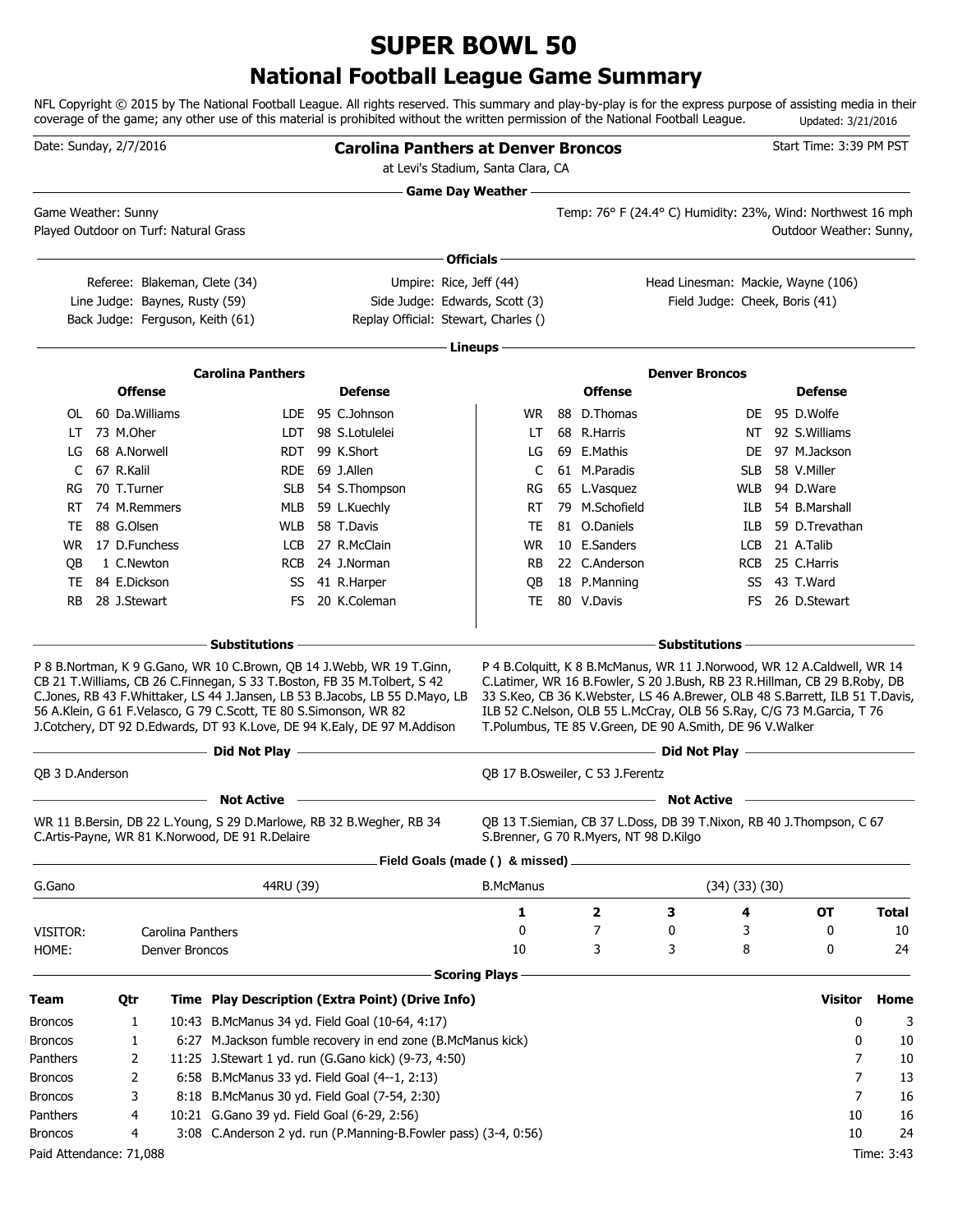# **Final Individual Statistics**

|                          |              | <b>Carolina Panthers</b> |                |                |                |              |              |                    |                     |             |                        |           | <b>Denver Broncos</b> |              |              |             |                |           |
|--------------------------|--------------|--------------------------|----------------|----------------|----------------|--------------|--------------|--------------------|---------------------|-------------|------------------------|-----------|-----------------------|--------------|--------------|-------------|----------------|-----------|
| <b>RUSHING</b>           |              |                          | <b>ATT</b>     | YDS            | <b>AVG</b>     |              | LG           | TD                 | <b>RUSHING</b>      |             |                        |           |                       | ATT          | YDS          | <b>AVG</b>  | LG             | TD        |
| C.Newton                 |              |                          | 6              | 45             | 7.5            |              | 14           | 0                  | C.Anderson          |             |                        |           |                       | 23           | 90           | 3.9         | 34             | 1         |
| J.Stewart                |              |                          | 12             | 29             | 2.4            |              | 12           | 1                  | R.Hillman           |             |                        |           |                       | 5            | $\mathbf 0$  | 0.0         | 3              | 0         |
| F.Whittaker              |              |                          | $\overline{4}$ | 26             | 6.5            |              | 15           | 0                  |                     |             |                        |           |                       |              |              |             |                |           |
| M.Tolbert                |              |                          | 5              | 18             | 3.6            |              | 11           | 0                  |                     |             |                        |           |                       |              |              |             |                |           |
| Total                    |              |                          | 27             | 118            | 4.4            |              | 15           | 1                  | Total               |             |                        |           |                       | 28           | 90           | 3.2         | 34             | 1         |
| <b>PASSING</b>           | ATT          | <b>CMP</b>               | <b>YDS</b>     | SK/YD TD       |                | LG           | ΙN           | RT                 | <b>PASSING</b>      |             |                        | ATT       | <b>CMP</b>            | <b>YDS</b>   | SK/YD        | TD          | LG IN          | <b>RT</b> |
| C.Newton                 | 41           | 18                       | 265            | 6/64           | 0              | 45           | $\mathbf{1}$ | 55.4               | P.Manning           |             |                        | 23        | 13                    | 141          | 5/37         | 0           | 25<br>1        | 56.6      |
| T.Ginn                   | $\mathbf{0}$ | 0                        | 0              | 1/4            | 0              | 0            | 0            | 0.0                |                     |             |                        |           |                       |              |              |             |                |           |
| Total                    | 41           | 18                       | 265            | 7/68           | 0              | 45           | 1            | 55.4               | Total               |             |                        | 23        | 13                    | 141          | 5/37         | 0           | 25<br>1        | 56.6      |
| <b>PASS RECEIVING</b>    |              | <b>TAR</b>               | <b>REC</b>     | <b>YDS</b>     | <b>AVG</b>     |              | LG           | TD                 |                     |             | <b>PASS RECEIVING</b>  |           | <b>TAR</b>            | <b>REC</b>   | <b>YDS</b>   | <b>AVG</b>  | LG             | <b>TD</b> |
| C.Brown                  |              | 7                        | 4              | 80             | 20.0           |              | 42           | 0                  | E.Sanders           |             |                        |           | 8                     | 6            | 83           | 13.8        | 25             | 0         |
| T.Ginn                   |              | 10                       | 4              | 74             | 18.5           |              | 45           | 0                  | C.Anderson          |             |                        |           | 4                     | 4            | 10           | 2.5         | 7              | 0         |
| G.Olsen                  |              | 9                        | 4              | 41             | 10.3           |              | 19           | 0                  | A.Caldwell          |             |                        |           | 1                     | 1            | 22           | 22.0        | 22             | 0         |
| D.Funchess               |              | 5                        | 2              | 40             | 20.0           |              | 24           | 0                  | O.Daniels           |             |                        |           | 2                     | 1            | 18           | 18.0        | 18             | 0         |
| J.Cotchery               |              | 5                        | 2              | 17             | 8.5            |              | 11           | 0                  | D.Thomas            |             |                        |           | 6                     | 1            | 8            | 8.0         | 8              | 0         |
| F.Whittaker              |              | 1                        | 1              | 14             |                |              | 8            | 0                  | R.Hillman           |             |                        |           | 1                     | 0            | 0            |             | 0              |           |
|                          |              |                          |                |                | 14.0           |              |              |                    |                     |             |                        |           |                       |              |              | 0.0         |                | 0         |
| J.Stewart                |              | 2                        | 1              | $-1$           | $-1.0$         |              | -1           | 0                  | J.Norwood           |             |                        |           | 1                     | $\mathbf{0}$ | $\mathbf{0}$ | 0.0         | 0              | 0         |
| M.Tolbert<br>Total       |              | 1<br>40                  | 0<br>18        | 0<br>265       | 0.0<br>14.7    |              | 0<br>45      | 0<br>0             | Total               |             |                        |           | 23                    | 13           | 141          | 10.8        | 25             | 0         |
| <b>INTERCEPTIONS</b>     |              |                          | <b>NO</b>      | <b>YDS</b>     | <b>AVG</b>     |              | LG           | TD                 |                     |             | <b>INTERCEPTIONS</b>   |           |                       | <b>NO</b>    | YDS          | <b>AVG</b>  | LG             | <b>TD</b> |
|                          |              |                          |                | 19             | 19.0           |              | 19           |                    | T.Ward              |             |                        |           |                       |              | $-3$         | $-3.0$      | $-3$           | $\bf{0}$  |
| K.Ealy<br>Total          |              |                          | 1<br>1         | 19             | 19.0           |              | 19           | 0<br>0             | Total               |             |                        |           |                       | 1<br>1       | -3           | $-3.0$      | $-3$           | 0         |
| <b>PUNTING</b>           | <b>NO</b>    | <b>YDS</b>               | <b>AVG</b>     | NET            | TB             |              | <b>IN20</b>  | LG                 | <b>PUNTING</b>      |             |                        | <b>NO</b> | <b>YDS</b>            | <b>AVG</b>   | <b>NET</b>   | TВ          | <b>IN20</b>    | LG        |
| <b>B.Nortman</b>         | 7            | 315                      | 45.0           | 33.4           | 1              |              | 1            | 61                 | <b>B.Colquitt</b>   |             |                        | 8         | 367                   | 45.9         | 45.6         | 0           | 2              | 54        |
| Total                    | 7            | 315                      | 45.0           | 33.4           | 1              |              | 1            | 61                 | Total               |             |                        | 8         | 367                   | 45.9         | 45.6         | 0           | 2              | 54        |
| <b>PUNT RETURNS</b>      |              | <b>NO</b>                | <b>YDS</b>     | <b>AVG</b>     | FC             |              | LG           | TD                 | <b>PUNT RETURNS</b> |             |                        |           | NO                    | <b>YDS</b>   | <b>AVG</b>   | FC          | LG             | <b>TD</b> |
| T.Ginn                   |              | 3                        | $\overline{2}$ | 0.7            | $\overline{2}$ |              | 3            | 0                  | J.Norwood           |             |                        |           | 1                     | 61           | 61.0         | 3           | 61             | 0         |
| [OUT OF BOUNDS]          |              | 3                        | 0              | 0.0            | 0              |              | 0            | 0                  | E.Sanders           |             |                        |           | 0                     | 0            | 0.0          | 1           | 0              | 0         |
|                          |              |                          |                |                |                |              |              |                    | [DOWNED]            |             |                        |           | 1                     | 0            | 0.0          | 0           | 0              | 0         |
|                          |              |                          |                |                |                |              |              |                    | [TOUCHBACK]         |             |                        |           | 1                     | 0            | 0.0          | 0           | 0              | 0         |
| Total                    |              | 3                        | 2              | 0.7            |                | 2            | 3            | 0                  | Total               |             |                        |           | 1                     | 61           | 61.0         | 4           | 61             | 0         |
| <b>KICKOFF RETURNS</b>   |              | <b>NO</b>                | <b>YDS</b>     | <b>AVG</b>     | FC             |              | LG           | TD                 |                     |             | <b>KICKOFF RETURNS</b> |           | NO                    | <b>YDS</b>   | <b>AVG</b>   | FC          | LG             | <b>TD</b> |
| J.Webb                   |              | 1                        | 24             | 24.0           | 0              |              | 24           | $\mathbf 0$        | A.Caldwell          |             |                        |           | 2                     | 42           | 21.0         | $\mathbf 0$ | 24             | 0         |
| F.Whittaker              |              | 1                        | 18             | 18.0           | 0              |              | 18           | 0                  | [TOUCHBACK]         |             |                        |           | 1                     | 0            | 0.0          | 0           | 0              | 0         |
| [TOUCHBACK]              |              | 4                        | 0              | 0.0            | 0              |              | 0            | 0                  |                     |             |                        |           |                       |              |              |             |                |           |
| Total                    |              | 2                        | 42             | 21.0           | 0              |              | 24           | 0                  | Total               |             |                        |           | 2                     | 42           | 21.0         | 0           | 24             | 0         |
| <b>Carolina Panthers</b> |              |                          |                |                |                |              |              |                    |                     |             |                        |           |                       |              |              |             |                |           |
| <b>FUMBLES</b>           |              |                          |                | <b>FUM</b>     | <b>LOST</b>    |              |              | <b>OWN-REC YDS</b> |                     | TD          | <b>FORCED</b>          |           | <b>OPP-REC</b>        | <b>YDS</b>   | <b>TD</b>    |             | <b>OUT-BDS</b> |           |
| M.Tolbert                |              |                          |                | $\overline{2}$ |                | $\mathbf{1}$ |              | 1                  | $\mathbf 0$         | $\mathbf 0$ | $\mathbf{1}$           |           | 0                     | $\mathbf 0$  | 0            |             | 0              |           |
| C.Newton                 |              |                          |                | $\overline{2}$ |                | 2            |              | 0                  | 0                   | 0           | 0                      |           | 0                     | $\mathbf 0$  | 0            |             | 0              |           |
| K.Ealy                   |              |                          |                | 0              |                | 0            |              | 0                  | 0                   | 0           | 1                      |           | 1                     | 0            | 0            |             | 0              |           |
| C.Johnson                |              |                          |                | 0              |                | 0            |              | 0                  | 0                   | 0           | 1                      |           | 0                     | 0            | 0            |             | 0              |           |
| Total                    |              |                          |                | 4              |                | 3            |              | $\mathbf{1}$       | $\bf{0}$            | 0           | 3                      |           | $\mathbf{1}$          | $\mathbf{0}$ | $\mathbf 0$  |             | 0              |           |
| <b>Denver Broncos</b>    |              |                          |                |                |                |              |              |                    |                     |             |                        |           |                       |              |              |             |                |           |
| <b>FUMBLES</b>           |              |                          |                | <b>FUM</b>     | <b>LOST</b>    |              |              | <b>OWN-REC YDS</b> |                     | TD          | <b>FORCED</b>          |           | <b>OPP-REC</b>        | <b>YDS</b>   | <b>TD</b>    |             | <b>OUT-BDS</b> |           |
| P.Manning                |              |                          |                | $\overline{2}$ |                | $\mathbf{1}$ |              | 1                  | 0                   | 0           | $\mathbf 0$            |           | 0                     | 0            | 0            |             | 0              |           |
| T.Ward                   |              |                          |                | $\mathbf{1}$   |                | $\mathbf 0$  |              | 0                  | 0                   | 0           | 0                      |           | $\mathbf{1}$          | 5            | 0            |             | 0              |           |
| D.Trevathan              |              |                          |                | 0              |                | 0            |              | 1                  | 0                   | 0           | 0                      |           | $\mathbf{1}$          | 0            | 0            |             | 0              |           |
| V.Miller                 |              |                          |                | 0              |                | 0            |              | 0                  | 0                   | 0           | 2                      |           | 0                     | 0            | 0            |             | 0              |           |
| S.Ray                    |              |                          |                | 0              |                | 0            |              | 0                  | 0                   | 0           | 1                      |           | 0                     | 0            | 0            |             | 0              |           |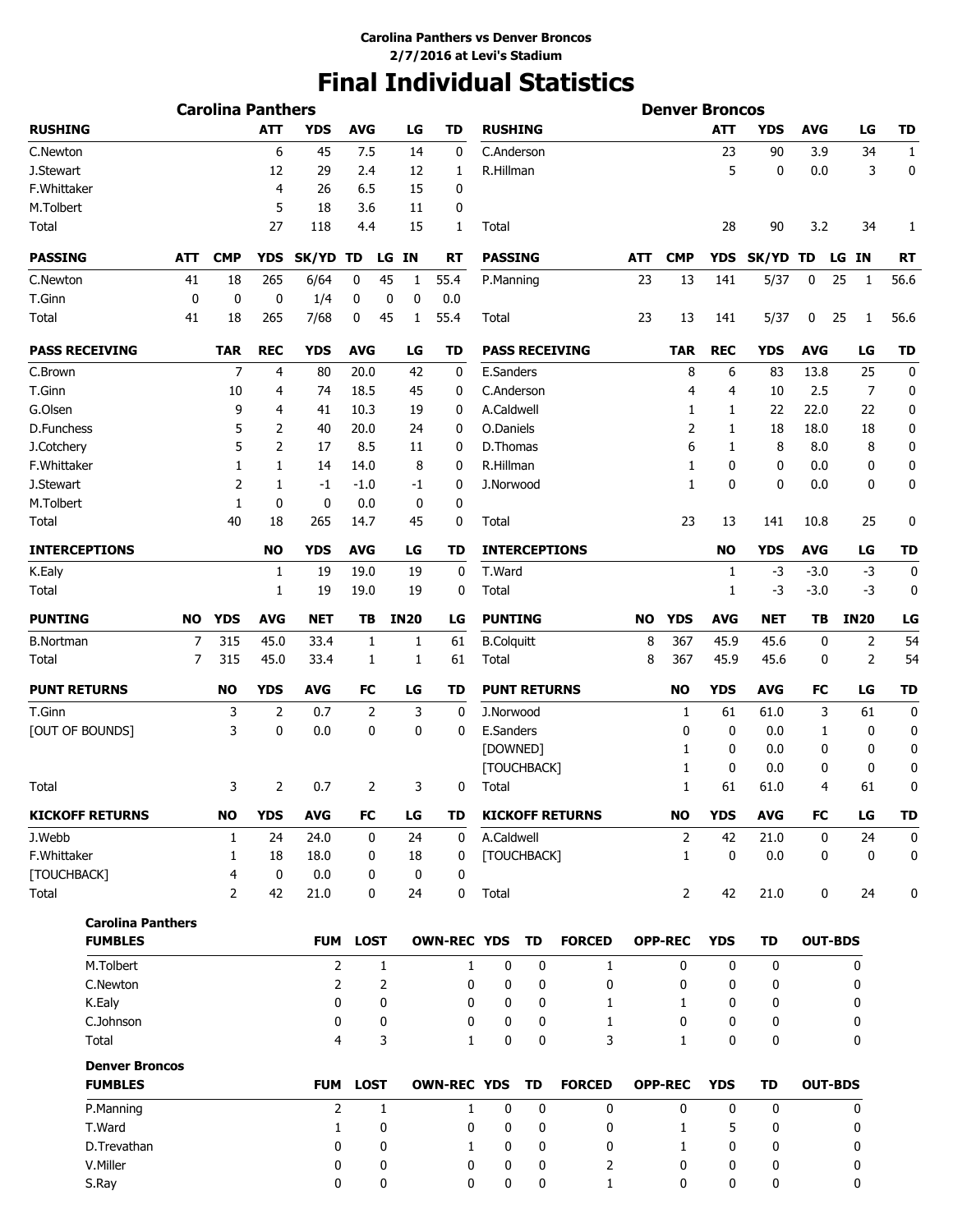### **Final Individual Statistics**

| D.Stewart |  |                   | $0 \quad 0 \quad 0 \qquad 1$   | $\begin{array}{ccc} & & 0 & \quad & 0 \end{array}$ |  | - 0                      |
|-----------|--|-------------------|--------------------------------|----------------------------------------------------|--|--------------------------|
| M.Jackson |  | $0\quad 0\quad 0$ | $0 \qquad 1 \qquad 0 \qquad 1$ |                                                    |  | $\overline{\phantom{0}}$ |
| Total     |  |                   | 2 0 0 4 3 5 1                  |                                                    |  | $\overline{\phantom{0}}$ |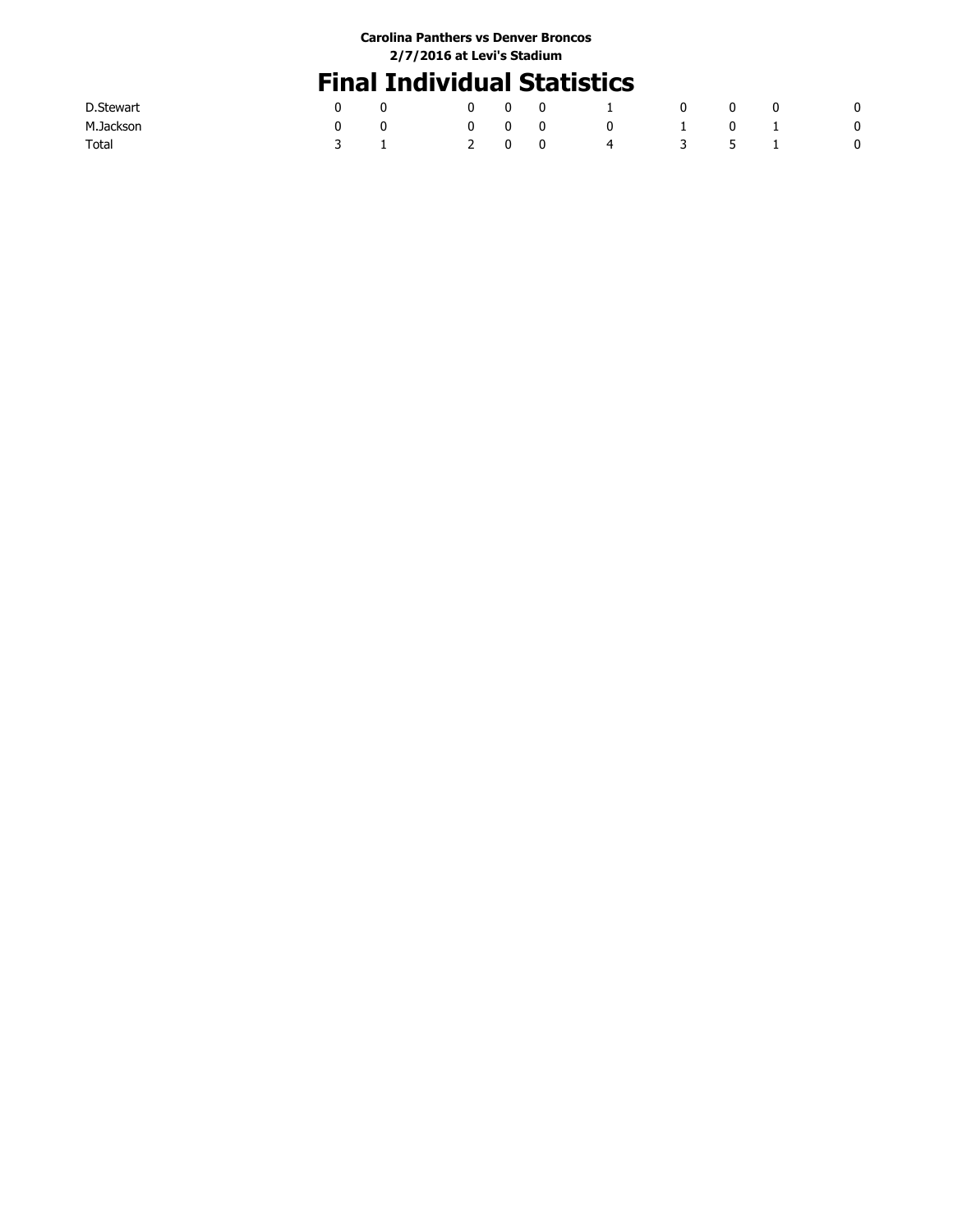# **Final Team Statistics**

|                                                      | <b>Visitor</b><br><b>Panthers</b> | Home<br><b>Broncos</b> |
|------------------------------------------------------|-----------------------------------|------------------------|
| <b>TOTAL FIRST DOWNS</b>                             | 21                                | 11                     |
| By Rushing                                           | 8                                 | 4                      |
| By Passing                                           | 10                                | 5                      |
| <b>By Penalty</b>                                    | 3                                 | 2                      |
| THIRD DOWN EFFICIENCY                                | 3-15-20%                          | 1-14-7%                |
| <b>FOURTH DOWN EFFICIENCY</b>                        | $0 - 0 - 0%$                      | $0 - 0 - 0%$           |
| <b>TOTAL NET YARDS</b>                               | 315                               | 194                    |
| Total Offensive Plays (inc. times thrown passing)    | 75                                | 56                     |
| Average gain per offensive play                      | 4.2                               | 3.5                    |
| <b>NET YARDS RUSHING</b>                             | 118                               | 90                     |
| <b>Total Rushing Plays</b>                           | 27                                | 28                     |
| Average gain per rushing play                        | 4.4                               | 3.2                    |
| Tackles for a loss-number and yards                  | $1 - 1$                           | $4 - 7$                |
| <b>NET YARDS PASSING</b>                             | 197                               | 104                    |
| Times thrown - yards lost attempting to pass         | 7-68                              | $5 - 37$               |
| Gross yards passing                                  | 265                               | 141                    |
| <b>PASS ATTEMPTS-COMPLETIONS-HAD INTERCEPTED</b>     | $41 - 18 - 1$                     | $23 - 13 - 1$          |
| Avg gain per pass play (inc.# thrown passing)        | 4.1                               | 3.7                    |
| <b>KICKOFFS Number-In End Zone-Touchbacks</b>        | $3 - 2 - 1$                       | $6 - 5 - 4$            |
| <b>PUNTS Number and Average</b>                      | $7 - 45.0$                        | $8 - 45.9$             |
| Had Blocked                                          | 0                                 | 0                      |
| <b>FGs - PATs Had Blocked</b>                        | $0 - 0$                           | $0 - 0$                |
| <b>Net Punting Average</b>                           | 33.4                              | 45.6                   |
| <b>TOTAL RETURN YARDAGE (Not Including Kickoffs)</b> | 21                                | 58                     |
| No. and Yards Punt Returns                           | $3-2$                             | 1-61                   |
| No. and Yards Kickoff Returns                        | $2 - 42$                          | $2 - 42$               |
| No. and Yards Interception Returns                   | $1 - 19$                          | $1 - 3$                |
| <b>PENALTIES Number and Yards</b>                    | 12-102                            | $6 - 51$               |
| <b>FUMBLES Number and Lost</b>                       | $4 - 3$                           | $3 - 1$                |
| <b>TOUCHDOWNS</b>                                    | 1                                 | 2                      |
| Rushing                                              | 1                                 | 1                      |
| Passing                                              | 0                                 | 0                      |
| <b>Fumbles</b>                                       | $\mathbf 0$                       | 1                      |
| <b>EXTRA POINTS Made-Attempts</b>                    | $1 - 1$                           | $2 - 2$                |
| Kicking Made-Attempts                                | $1 - 1$                           | $1 - 1$                |
| Passing Made-Attempts                                | $0-0$                             | $1 - 1$                |
| <b>FIELD GOALS Made-Attempts</b>                     | $1 - 2$                           | $3 - 3$                |
| <b>RED ZONE EFFICIENCY</b>                           | 1-2-50%                           | 1-4-25%                |
| <b>GOAL TO GO EFFICIENCY</b>                         | 1-1-100%                          | 1-1-100%               |
| <b>SAFETIES</b>                                      | 0                                 | 0                      |
| <b>FINAL SCORE</b>                                   | 10                                | 24                     |
| <b>TIME OF POSSESSION</b>                            | 32:47                             | 27:13                  |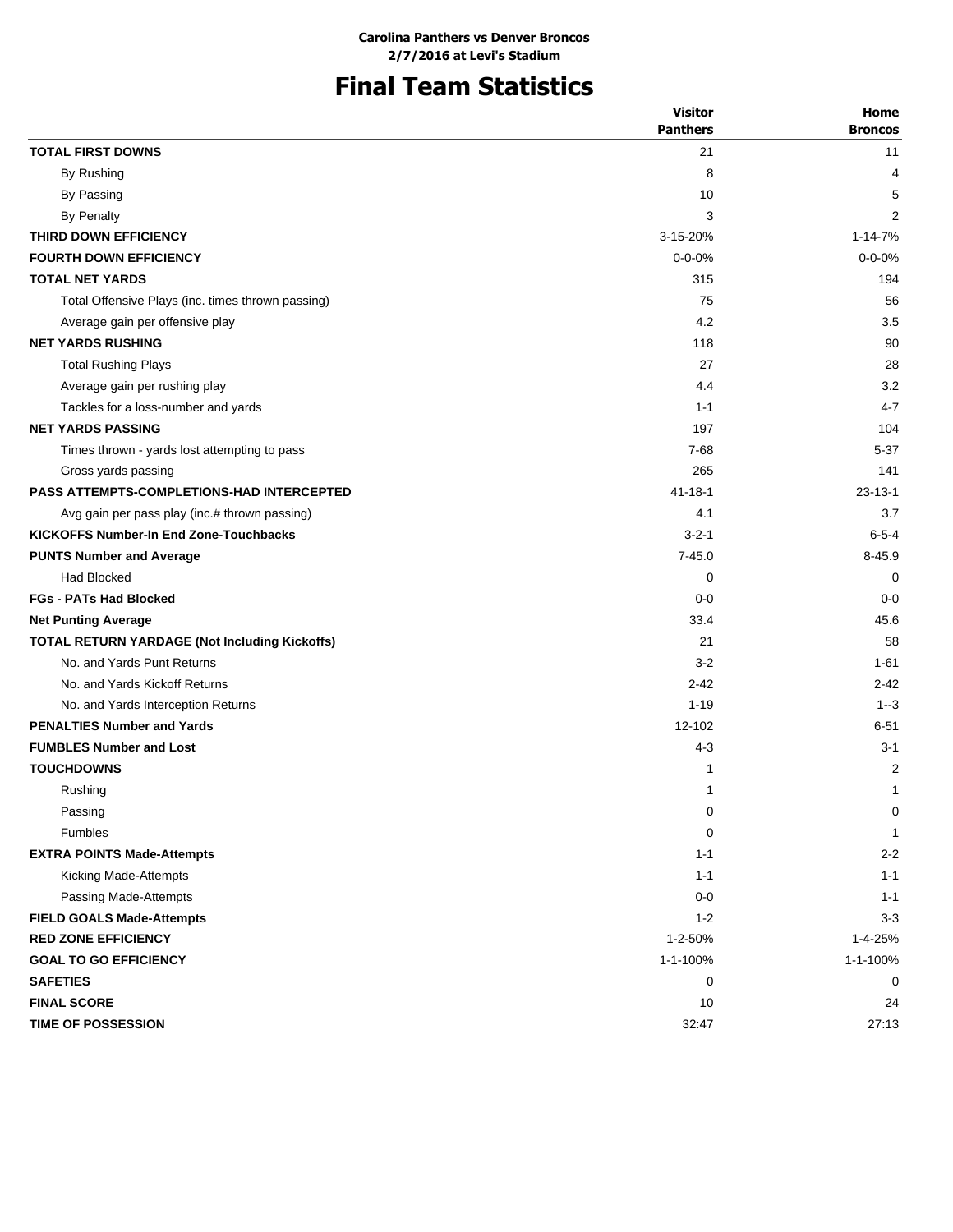### **Ball Possession And Drive Chart**

**Carolina Panthers**

**\* inside opponent's 20**

| #  | Time<br>Recd | Time<br>Lost | <b>Time How Ball</b><br><b>Poss Obtained</b> | <b>Drive</b><br>Began | #<br><b>Play</b> | Yds<br>Gain  | Yds<br>Pen | Net<br>Yds | 1st<br>Down    | Last<br><b>Scrm</b> | <b>How Given</b><br>Up |
|----|--------------|--------------|----------------------------------------------|-----------------------|------------------|--------------|------------|------------|----------------|---------------------|------------------------|
| 1  | 10:43        | 9:19         | 1:24 Kickoff                                 | <b>CAR 19</b>         | 3                | 9            | 0          | 9          | 0              | <b>CAR 28</b>       | Punt                   |
| 2  | 7:23         | 6:27         | $0:56$ Punt                                  | <b>CAR 15</b>         | 3                | $-15$        | 0          | $-15$      | 0              | <b>CAR 15</b>       | Fumble                 |
| 3  | 6:27         | 3:12         | 3:15 Kickoff                                 | <b>CAR 21</b>         | 7                | 15           | 15         | 30         | 2              | <b>DEN 49</b>       | Punt                   |
| 4  | 1:15         | 11:25        | 4:50 Punt                                    | <b>CAR 27</b>         | 9                | 77           | -4         | 73         | 6              | * DEN 1             | Touchdown              |
| 5  | 10:46        | 9:11         | $1:35$ Punt                                  | <b>CAR 49</b>         | 3                | $-2$         | 0          | $-2$       | 0              | <b>CAR 47</b>       | Punt                   |
| 6  | 6:58         | 6:32         | 0:26 Kickoff                                 | <b>CAR 20</b>         | 3                | 25           | 15         | 40         | $\overline{2}$ | <b>CAR 49</b>       | Fumble                 |
| 7  | 4:23         | 3:17         | 1:06 Interception                            | <b>CAR 39</b>         | 3                | $\mathbf{0}$ | 0          | 0          | 0              | <b>CAR 39</b>       | Punt                   |
| 8  | 1:55         | 0:00         | 1:55 Punt                                    | <b>CAR 19</b>         | 8                | 31           | -5         | 26         | 2              | <b>DEN 45</b>       | End of Half            |
| 9  | 15:00        | 10:48        | 4:12 Kickoff                                 | <b>CAR 20</b>         | 10               | 69           | $-15$      | 54         | 3              | <b>DEN 26</b>       | Missed FG              |
| 10 | 8:18         | 5:44         | 2:34 Kickoff                                 | <b>CAR 20</b>         | 5                | 52           | 0          | 52         | 2              | <b>DEN 28</b>       | Interception           |
| 11 | 3:12         | 0:19         | 2:53 Punt                                    | <b>CAR 19</b>         | 5                | 8            | -5         | 3          | 1              | <b>CAR 22</b>       | Punt                   |
| 12 | 13:17        | 10:21        | 2:56 Fumble                                  | 50                    | 6                | 34           | -5         | 29         | 2              | * DEN 21            | Field Goal             |
| 13 | 9:00         | 7:07         | 1:53 Punt                                    | <b>CAR 28</b>         | 3                | 12           | -5         | 7          | 0              | <b>CAR 35</b>       | Punt                   |
| 14 | 4:51         | 4:04         | $0:47$ Punt                                  | <b>CAR 24</b>         | 3                | -6           | 0          | -6         | 0              | <b>CAR 25</b>       | Fumble                 |
| 15 | 3:08         | 1:57         | 1:11 Kickoff                                 | <b>CAR 20</b>         | 3                | $-14$        | 0          | -14        | 0              | CAR <sub>6</sub>    | Punt                   |
| 16 | 0:54         | 0:00         | $0:54$ Punt                                  | <b>CAR 27</b>         | 3                | 20           | $-15$      | 5          | 1              | <b>CAR 41</b>       | End of Game            |

(417) Average CAR 26

|    | <b>Denver Broncos</b> |              |                                              |                       |                  |             |            |            |             |               |                        |
|----|-----------------------|--------------|----------------------------------------------|-----------------------|------------------|-------------|------------|------------|-------------|---------------|------------------------|
| #  | Time<br>Recd          | Time<br>Lost | <b>Time How Ball</b><br><b>Poss Obtained</b> | <b>Drive</b><br>Began | #<br><b>Play</b> | Yds<br>Gain | Yds<br>Pen | Net<br>Yds | 1st<br>Down | Last<br>Scrm  | <b>How Given</b><br>Up |
|    | 15:00                 | 10:43        | 4:17 Kickoff                                 | <b>DEN 20</b>         | 10               | 64          | 0          | 64         | 3           | * CAR 16      | Field Goal             |
|    | 9:19                  | 7:23         | 1:56 Punt                                    | <b>DEN 25</b>         | 3                | 9           | 0          | 9          | 0           | <b>DEN 34</b> | Punt                   |
| 3  | 3:12                  | 1:15         | 1:57 Punt                                    | <b>DEN 13</b>         | 3                | $-2$        | 0          | $-2$       | 0           | <b>DEN 11</b> | Punt                   |
| 4  | 11:25                 | 10:46        | 0:39 Kickoff                                 | <b>DEN 20</b>         | 3                | $-7$        | -5         | $-12$      | 0           | DEN 8         | Punt                   |
| 5  | 9:11                  | 6:58         | $2:13$ Punt                                  | <b>CAR 14</b>         | 4                | 9           | $-10$      | $-1$       | 0           | * CAR 15      | Field Goal             |
| 6  | 6:32                  | 4:23         | 2:09 Fumble                                  | <b>DEN 40</b>         | 5                | 36          | 0          | 36         |             | <b>CAR 24</b> | Interception           |
| 7  | 3:17                  | 1:55         | 1:22 Punt                                    | <b>DEN 20</b>         | 3                | 8           | 0          | 8          | 0           | <b>DEN 28</b> | Punt                   |
| 8  | 10:48                 | 8:18         | 2:30 Missed FG                               | DEN 34                | 7                | 49          | 5          | 54         | 2           | * CAR 12      | Field Goal             |
| 9  | 5:44                  | 3:12         | 2:32 Interception                            | DEN 7                 | 4                | 8           | 0          | 8          |             | <b>DEN 15</b> | Punt                   |
| 10 | 0:19                  | 13:17        | 2:02 Punt                                    | <b>DEN 32</b>         | 5                | 3           | 15         | 18         | 2           | CAR 41        | Fumble                 |
| 11 | 10:21                 | 9:00         | 1:21 Kickoff                                 | DEN 24                | 3                | 4           | 0          | 4          | 0           | DEN 28        | Punt                   |
| 12 | 7:07                  | 4:51         | $2:16$ Punt                                  | <b>DEN 25</b>         |                  | 3           | 0          | 3          | 0           | <b>DEN 28</b> | Punt                   |
| 13 | 4:04                  | 3:08         | 0:56 Fumble                                  | CAR <sub>4</sub>      |                  | 2           | 2          | 4          | 2           | $*$ CAR 2     | Touchdown              |
| 14 | 1:57                  | 0:54         | $1:03$ Punt                                  | <b>DEN 37</b>         | 3                | 8           | 0          | 8          | 0           | <b>DEN 45</b> | Punt                   |

(479) Average DEN 34

**Time of Possession by Quarter Home Visitor Kickoff Drive No.-Start Average 1st 2nd 3rd 4th OT Total** 6:50 8:10 8:37 9:39 7:41 32:47 6:23 5:21 7:19 27:13 Panthers: 6 - CAR 20 Broncos: 3 - DEN 21 Carolina Panthers Denver Broncos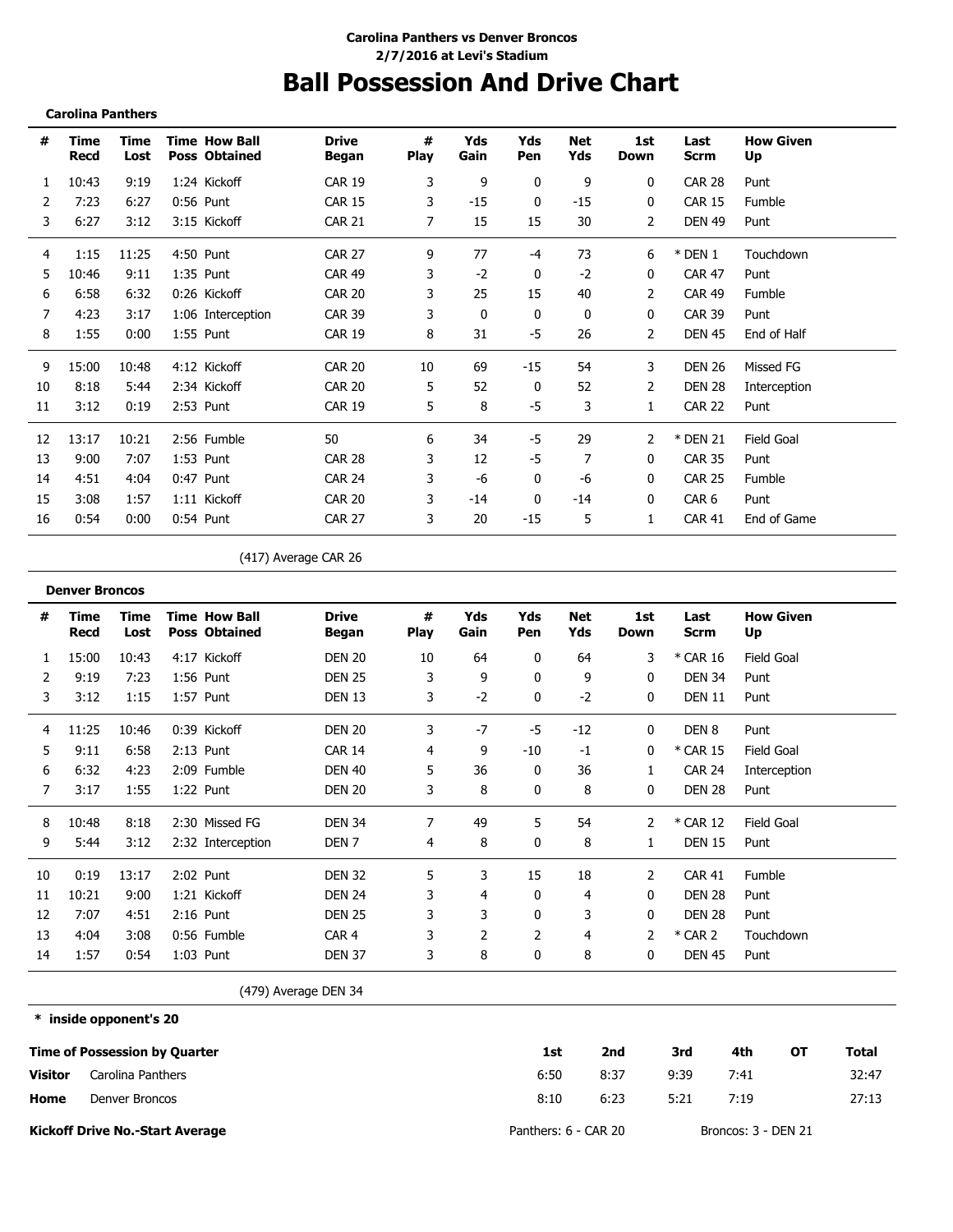### **Final Defensive Statistics**

| <b>Carolina Panthers</b> |            |              |                 |              | <b>Regular Defensive Plays</b> |            |              |    |           |             |             |            | <b>Special Teams</b> |              |           |              |            | <b>Misc</b> |    |           |
|--------------------------|------------|--------------|-----------------|--------------|--------------------------------|------------|--------------|----|-----------|-------------|-------------|------------|----------------------|--------------|-----------|--------------|------------|-------------|----|-----------|
|                          | <b>TKL</b> |              | <b>AST COMB</b> | <b>SK</b>    | / YDS                          | <b>TFL</b> | $\mathbf{o}$ | IN | <b>PD</b> | FF          | <b>FR</b>   | <b>TKL</b> | <b>AST</b>           | FF           | <b>FR</b> | <b>BL</b>    | <b>TKL</b> | <b>AST</b>  | FF | <b>FR</b> |
| L.Kuechly                |            | 3            | 10              | 1            | 9                              |            |              | 0  |           | 0           | $\mathbf 0$ | 0          | 0                    | $\mathbf{0}$ | 0         | $\mathbf{0}$ | 0          | 0           | 0  | $\bf{0}$  |
| T.Davis                  |            | 2            |                 | 0            | 0                              |            |              | 0  | 0         | 0           | 0           | 0          | 0                    | 0            | 0         | 0            | 0          | 0           | 0  | 0         |
| C.Johnson                |            |              | 5               | 1            | 5                              |            |              | 0  | 0         |             | 0           | 0          | 0                    | 0            | 0         | 0            | 0          | 0           | 0  | 0         |
| S.Thompson               | 4          |              | 5               | 0            | 0                              |            | 0            | 0  | 0         | 0           | 0           | 0          | 0                    | 0            | 0         | 0            | 0          | 0           | 0  | 0         |
| S.Lotulelei              | 4          |              | 5               | $\mathbf{0}$ | 0                              | 2          | 0            | 0  | 0         | 0           | 0           | 0          | 0                    | 0            | 0         | 0            | 0          | 0           | 0  | 0         |
| K.Coleman                |            | 3            | 5               | 0            | 0                              | 0          | 0            | 0  | 0         | 0           | 0           | 0          | 0                    | 0            | 0         | 0            | 0          | 0           | 0  | 0         |
| K.Ealy                   |            |              | 4               | 3            | 23                             | 2          |              |    |           |             | 1           | 0          | 0                    | 0            | 0         | 0            | 0          | 0           | 0  | 0         |
| R.McClain                | 2          | 2            | 4               | 0            | 0                              | 0          | 0            | 0  | 2         | 0           | 0           | 0          | 0                    | 0            | 0         | 0            | 0          | 0           | 0  | 0         |
| C.Finnegan               | 2          | 2            | 4               | $\mathbf{0}$ | 0                              | 0          | 0            | 0  | 0         | 0           | 0           | 0          | 0                    | 0            | 0         | 0            | 0          | 0           | 0  | 0         |
| J.Norman                 |            |              | 2               | 0            | 0                              | 0          | 0            | 0  | 2         | 0           | 0           | 0          | 0                    | 0            | 0         | 0            | 0          | 0           | 0  | 0         |
| R.Harper                 |            |              | 2               | 0            | 0                              | 0          | 0            | 0  | 0         | 0           | 0           | 0          | 0                    | 0            | 0         | 0            | 0          | 0           | 0  | 0         |
| J.Allen                  |            | 0            | 1               | 0            | 0                              | 0          |              | 0  | 0         | 0           | 0           | 0          | 0                    | 0            | 0         | 0            | 0          | 0           | 0  | 0         |
| T.Boston                 |            | 0            | $\mathbf{1}$    | 0            | 0                              | 0          | 0            | 0  | 0         | 0           | 0           | 0          | 0                    | 0            | 0         | 0            | 0          | 0           | 0  | 0         |
| K.Short                  |            | 0            |                 | 0            | 0                              | 0          | 0            | 0  | 0         | 0           | 0           | 0          | 0                    | 0            | 0         | 0            | 0          | 0           | 0  | 0         |
| K.Love                   |            |              |                 | 0            | 0                              | 0          | 0            | 0  | 0         | 0           | 0           | 0          | 0                    | 0            | 0         | 0            | 0          | 0           | 0  | 0         |
| F.Whittaker              | 0          | 0            | 0               | 0            | 0                              | 0          | 0            | 0  | 0         | 0           | 0           | 2          | 0                    | 0            | 0         | 0            | 0          | 0           | 0  | 0         |
| M.Addison                | $\Omega$   | $\mathbf{0}$ | 0               | $\mathbf{0}$ | 0                              | 0          | 0            | 0  | 0         | $\mathbf 0$ | 0           | 1          | 0                    | 0            | 0         | 0            | 0          | 0           | 0  | 0         |
| M.Tolbert                | 0          | 0            | 0               | 0            | 0                              | 0          | 0            | 0  | 0         | 0           | 0           | 0          | 0                    | 0            | 0         | 0            |            | 0           |    |           |
| T.Ginn                   |            | 0            | 0               | 0            | 0                              | 0          |              | 0  | 0         | 0           | 0           | 0          | 0                    | 0            | 0         | 0            |            | 0           | 0  | 0         |
| M.Remmers                | 0          | 0            | 0               | 0            | 0                              | 0          | 0            | 0  | 0         | 0           | 0           | 0          | 0                    | 0            | 0         | 0            | 1          | 0           | 0  | 0         |
| <b>Total</b>             | 38         | 19           | 57              | 5            | 37                             | 8          | 5            | 1  | 6         | 2           | 1           | 3          | 0                    | 0            | 0         | 0            | 3          | 0           | 1  | 1         |

### **TKL = Tackle AST = Assist COMB = Combined QH=QB Hit IN = Interception PD = Pass Defense FF = Forced Fumble FR = Fumble Recovery**

| <b>Denver Broncos</b> |            |              |                |              | <b>Regular Defensive Plays</b> |        |      |    |              |    |           |              | <b>Special Teams</b> |              |           |              |            | <b>Misc</b> |    |              |
|-----------------------|------------|--------------|----------------|--------------|--------------------------------|--------|------|----|--------------|----|-----------|--------------|----------------------|--------------|-----------|--------------|------------|-------------|----|--------------|
|                       | <b>TKL</b> | <b>AST</b>   | <b>COMB</b>    | <b>SK</b>    | <b>YDS</b>                     | TFL QH |      | ΙN | <b>PD</b>    | FF | <b>FR</b> | TKL          | <b>AST</b>           | <b>FF</b>    | <b>FR</b> | <b>BL</b>    | <b>TKL</b> | <b>AST</b>  | FF | <b>FR</b>    |
| D.Trevathan           | 4          | 4            | 8              | 0            | 0                              | 0      | 0    | 0  | 0            | 0  | 2         | 0            | 0                    | 0            | 0         | 0            | 0          | 0           | 0  | $\mathbf{0}$ |
| T.Ward                | 4          | 3            | 7              | 0            | 0                              | 0      | 0    |    | 1            | 0  | 1         | 0            | 0                    | 0            | 0         | 0            | 0          | 0           | 0  | 0            |
| V.Miller              | 5          |              | 6              | 2.5          | 27                             | 0      | 2    | 0  |              | 2  | 0         | 0            | 0                    | 0            | 0         | 0            | 0          | 0           | 0  | 0            |
| C.Harris              | 5          | 0            | 5              | 1            | 4                              | 1      |      | 0  | 0            | 0  | 0         | 0            | 0                    | 0            | 0         | 0            | 0          | 0           | 0  | 0            |
| M.Jackson             | 5          | $\mathbf{0}$ | 5              | $\mathbf{0}$ | $\mathbf{0}$                   | 1      |      | 0  | 0            | 0  | 1         | $\mathbf{0}$ | 0                    | 0            | 0         | 0            | 0          | 0           | 0  | 0            |
| A.Talib               |            | 0            | 5              | 0            | 0                              | 0      | 0    | 0  | 2            | 0  | 0         | 0            | 0                    | 0            | 0         | 0            | 0          | 0           | 0  | 0            |
| D.Ware                |            | 2            | 5              | 2            | 24                             |        | 4    | 0  | 0            | 0  | 0         | 0            | 0                    | 0            | 0         | 0            | 0          | 0           | 0  | 0            |
| D.Wolfe               | 3          | 2            | 5              | 0.5          | 5                              | 0      | 2    | 0  | 0            | 0  | 0         | 0            | 0                    | 0            | 0         | 0            | 0          | 0           | 0  | 0            |
| <b>B.Marshall</b>     | 2          | 3            | 5              | $\mathbf{0}$ | 0                              |        | 0    | 0  | 0            | 0  | 0         | 0            | 0                    | 0            | 0         | 0            | 0          | 0           | 0  | 0            |
| D.Stewart             | 3          | 0            | 3              |              | 8                              | 0      |      | 0  | 2            |    | 0         | 0            | 0                    | 0            | 0         | 0            | 0          | 0           | 0  | 0            |
| S.Ray                 |            | 0            | 2              | 0            | 0                              | 0      |      | 0  | 0            |    | 0         | 0            | 0                    | 0            | 0         | 0            | 0          | 0           | 0  | 0            |
| <b>B.Roby</b>         | 2          | 0            | 2              | 0            | 0                              | 0      | 0    | 0  | 3            | 0  | 0         | 0            | 0                    | 0            | 0         | 0            | 0          | 0           | 0  | 0            |
| J.Bush                | 2          | $\mathbf{0}$ | $\overline{2}$ | $\mathbf{0}$ | 0                              | 0      | 0    | 0  | 0            | 0  | 0         | 0            | 0                    | 0            | 0         | 0            | 0          | 0           | 0  | 0            |
| S.Williams            |            |              | 2              | 0            | 0                              | 0      | 0    | 0  | 1            | 0  | 0         | 0            | 0                    | 0            | 0         | 0            | 0          | 0           | 0  | 0            |
| V.Walker              |            | 1            | $\overline{2}$ | 0            | 0                              | 0      | 0    | 0  | 0            | 0  | 0         | 0            | 0                    | 0            | 0         | 0            | 0          | 0           | 0  | 0            |
| C.Nelson              |            | 0            | 1              | 0            | 0                              | 0      | 0    | 0  | 0            | 0  | 0         | 3            | 0                    | 0            | 0         | 0            | 0          | 0           | 0  | 0            |
| A.Smith               | 0          | $\mathbf{0}$ | $\mathbf{0}$   | $\mathbf{0}$ | $\mathbf{0}$                   | 0      | 1    | 0  | $\mathbf{0}$ | 0  | 0         | $\mathbf{0}$ | $\mathbf{0}$         | $\mathbf{0}$ | 0         | $\mathbf{0}$ | 0          | 0           | 0  | 0            |
| S.Barrett             | 0          | 0            | 0              | 0            | 0                              | 0      | 0    | 0  | 0            | 0  | 0         |              | 0                    | 0            | 0         | 0            | 0          | 0           | U  | 0            |
| K.Webster             | 0          | 0            | 0              | 0            | 0                              | 0      | 0    | 0  | 0            | 0  | 0         |              | 0                    | 0            | 0         | 0            | 0          | 0           | 0  | 0            |
| E.Sanders             | 0          | 0            | 0              | 0            | 0                              | 0      | 0    | 0  | 0            | 0  | 0         | 0            | 0                    | 0            | 0         | 0            | 1          | 0           | 0  | 0            |
| M.Schofield           | 0          | $\mathbf{0}$ | $\mathbf{0}$   | $\mathbf{0}$ | 0                              | 0      | 0    | 0  | $\mathbf{0}$ | 0  | 0         | 0            | 0                    | 0            | 0         | 0            |            | 0           | 0  | 0            |
| P.Manning             |            | 0            | 0              | 0            | 0                              | 0      | 0    | U  | 0            | 0  | 0         | 0            | 0                    | 0            | 0         | 0            | 0          |             | 0  |              |
| <b>Total</b>          | 48         | 17           | 65             | 7            | 68                             |        | 5 13 |    | 10           | 4  | 4         | 5            | 0                    | 0            | 0         | 0            | 2          | Ω           |    |              |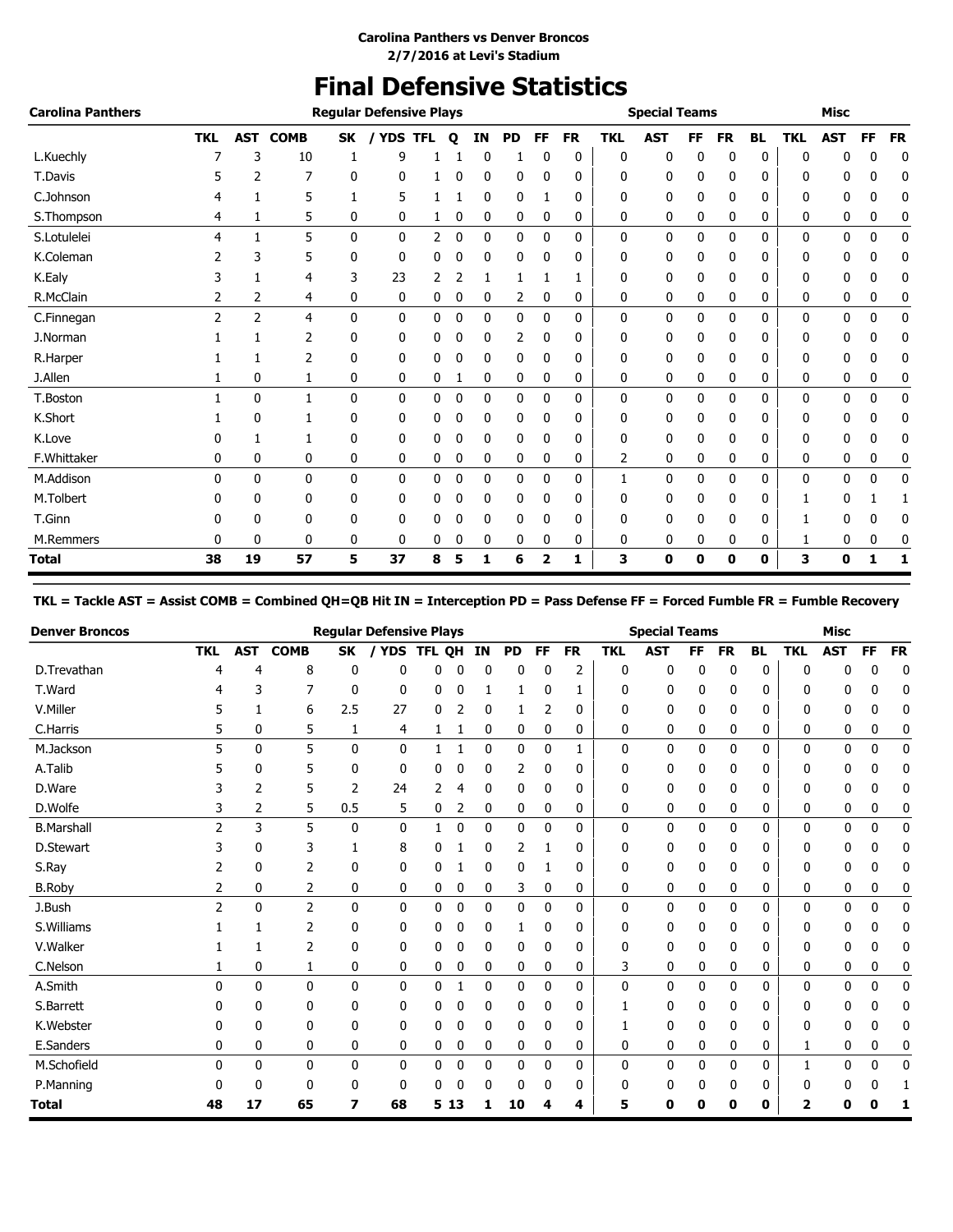### **Carolina Panthers vs Denver Broncos**

**2/7/2016 at Levi's Stadium**

# **First Half Summary**

|                                   |                              |       | PERIOD SCORES                                        |                                                        | TIME OF POSSESSION |                       |               |
|-----------------------------------|------------------------------|-------|------------------------------------------------------|--------------------------------------------------------|--------------------|-----------------------|---------------|
| Panthers                          |                              |       | $0 \ 7 = 7$                                          | Panthers                                               | 15:27              |                       |               |
| <b>Broncos</b>                    |                              |       | $10 \ \ 3 = 13$                                      | <b>Broncos</b>                                         | 14:33              |                       |               |
|                                   |                              |       |                                                      | <b>Scoring Plays</b>                                   |                    |                       |               |
| Team                              | Qtr                          |       | Time Play Description (Extra Point) (Drive Info)     |                                                        |                    | <b>Visitor</b>        | Home          |
| <b>Broncos</b>                    | 1                            | 10:43 | B.McManus 34 yd. Field Goal (10-64, 4:17)            |                                                        |                    | 0                     | 3             |
| <b>Broncos</b>                    | 1                            | 6:27  |                                                      | M.Jackson fumble recovery in end zone (B.McManus kick) |                    | 0                     | 10            |
| Panthers                          | 2                            |       | 11:25 J.Stewart 1 yd. run (G.Gano kick) (9-73, 4:50) |                                                        |                    | 7                     | 10            |
| <b>Broncos</b>                    | 2                            |       | 6:58 B.McManus 33 yd. Field Goal (4--1, 2:13)        |                                                        |                    | 7                     | 13            |
|                                   |                              |       |                                                      |                                                        | Carolina Panthers  | <b>Denver Broncos</b> |               |
| <b>TOTAL FIRST DOWNS</b>          |                              |       |                                                      |                                                        | 12                 |                       |               |
|                                   |                              |       | First Downs Rushing-Passing-by Penalty               |                                                        | $5 - 4 - 3$        |                       | $2 - 2 - 0$   |
| <b>THIRD DOWN EFFICIENCY</b>      |                              |       |                                                      |                                                        | $3 - 9 - 33%$      |                       | $1 - 8 - 13%$ |
| <b>TOTAL NET YARDS</b>            |                              |       |                                                      |                                                        | 140                |                       | 117           |
|                                   | <b>Total Offensive Plays</b> |       |                                                      |                                                        | 39                 |                       | 29            |
| <b>NET YARDS RUSHING</b>          |                              |       |                                                      |                                                        | 82                 |                       | 57            |
| <b>NET YARDS PASSING</b>          |                              |       |                                                      |                                                        | 58                 |                       | 60            |
|                                   | Gross Yards Passing          |       |                                                      |                                                        | 95                 |                       | 76            |
|                                   |                              |       | Times thrown-yards lost attempting to pass           |                                                        | $4 - 37$           |                       | $2 - 16$      |
|                                   |                              |       | Pass Attempts-Completions-Had Intercepted            |                                                        | $19 - 8 - 0$       |                       | $16 - 9 - 1$  |
| <b>Punts-Number and Average</b>   |                              |       |                                                      |                                                        | $4 - 43$           |                       | $4 - 48.3$    |
| <b>Penalties-Number and Yards</b> |                              |       |                                                      |                                                        | $3 - 20$           |                       | $6 - 51$      |
| <b>Fumbles-Number and Lost</b>    |                              |       |                                                      |                                                        | $3 - 2$            |                       | $0 - 0$       |
| <b>Red Zone Efficiency</b>        |                              |       |                                                      |                                                        | 1-1-100%           |                       | $0 - 2 - 0%$  |

**Average Drive Start CAR 26** DEN 32

|                          |            | <b>Carolina Panthers</b> |              |                                |              |           |      |                |              |             |                |             |                       |              |            | <b>Denver Broncos</b> |              |              |            |            |             |                |             |
|--------------------------|------------|--------------------------|--------------|--------------------------------|--------------|-----------|------|----------------|--------------|-------------|----------------|-------------|-----------------------|--------------|------------|-----------------------|--------------|--------------|------------|------------|-------------|----------------|-------------|
| <b>RUSHING</b>           |            |                          | <b>ATT</b>   | <b>YDS</b>                     | <b>AVG</b>   |           | LG   |                | <b>TD</b>    |             | <b>RUSHING</b> |             |                       |              |            |                       | <b>ATT</b>   | <b>YDS</b>   |            | <b>AVG</b> |             | LG             | <b>TD</b>   |
| C.Newton                 |            |                          | 5            | 46                             |              | 9.2       | 14   |                | 0            |             | C.Anderson     |             |                       |              |            |                       | 8            |              | 58         | 7.3        |             | 34             | $\mathbf 0$ |
| F.Whittaker              |            |                          | 3            | 16                             |              | 5.3       | 15   |                | 0            |             | R.Hillman      |             |                       |              |            |                       | 3            |              | $-1$       | $-0.3$     |             | 3              | $\mathbf 0$ |
| M.Tolbert                |            |                          | 2            | 13                             |              | 6.5       | 11   |                | 0            |             |                |             |                       |              |            |                       |              |              |            |            |             |                |             |
| J.Stewart                |            |                          | 6            | 7                              |              | 1.2       | 2    |                | 1            |             |                |             |                       |              |            |                       |              |              |            |            |             |                |             |
| Total                    |            |                          | 16           | 82                             |              | 5.1       | 15   |                | 1            |             | Total          |             |                       |              |            |                       | 11           |              | 57         | 5.2        |             | 34             | 0           |
| <b>PASSING</b>           | <b>ATT</b> | <b>CMP</b>               | <b>YDS</b>   | SK/YD                          | TD           | LG        | IN   |                | <b>RT</b>    |             | <b>PASSING</b> |             |                       |              | <b>ATT</b> | <b>CMP</b>            | <b>YDS</b>   | <b>SK/YD</b> |            | TD         | LG IN       |                | <b>RT</b>   |
| C.Newton                 | 19         | 8                        | 95           | 3/33                           | 0            | 24        | 0    |                | 58.0         |             | P.Manning      |             |                       |              | 16         | 9                     | 76           |              | 2/16       | 0          | 22          | $\mathbf{1}$   | 42.7        |
| T.Ginn                   | 0          | 0                        | 0            | 1/4                            | 0            | 0         | 0    |                | 0.0          |             |                |             |                       |              |            |                       |              |              |            |            |             |                |             |
| Total                    | 19         | 8                        | 95           | 4/37                           | 0            | 24        | 0    |                | 58.0         |             | Total          |             |                       |              | 16         | 9                     | 76           |              | 2/16       | 0          | 22          | 1              | 42.7        |
| <b>PASS RECEIVING</b>    |            | <b>TAR</b>               | <b>REC</b>   | <b>YDS</b>                     | <b>AVG</b>   |           | LG   |                | TD           |             |                |             | <b>PASS RECEIVING</b> |              |            | <b>TAR</b>            | <b>REC</b>   | <b>YDS</b>   |            | <b>AVG</b> |             | LG             | <b>TD</b>   |
| C.Brown                  |            | 6                        | 3            | 38                             | 12.7         |           | 20   |                | 0            |             | E.Sanders      |             |                       |              |            | 4                     | 3            |              | 20         | 6.7        |             | $\overline{7}$ | $\mathbf 0$ |
| G.Olsen                  |            | 6                        | 3            | 34                             | 11.3         |           | 19   |                | 0            |             | C.Anderson     |             |                       |              |            | 3                     | 3            |              | 8          | 2.7        |             | 7              | 0           |
| D.Funchess               |            | 1                        | 1            | 24                             | 24.0         |           | 24   |                | 0            |             | A.Caldwell     |             |                       |              |            | 1                     | 1            |              | 22         | 22.0       |             | 22             | 0           |
| J.Stewart                |            | 2                        | 1            | $-1$                           | $-1.0$       |           | $-1$ |                | 0            |             | O.Daniels      |             |                       |              |            | 2                     | 1            |              | 18         | 18.0       |             | 18             | 0           |
| J.Cotchery               |            | 2                        | 0            | 0                              |              | 0.0       | 0    |                | 0            |             | D.Thomas       |             |                       |              |            | 4                     | 1            |              | 8          | 8.0        |             | 8              | 0           |
| T.Ginn                   |            | 2                        | $\mathbf{0}$ | 0                              |              | 0.0       | 0    |                | 0            |             | R.Hillman      |             |                       |              |            | 1                     | 0            |              | 0          | 0.0        |             | 0              | $\mathbf 0$ |
|                          |            |                          |              |                                |              |           |      |                |              |             | J.Norwood      |             |                       |              |            | 1                     | 0            |              | 0          | 0.0        |             | 0              | 0           |
| Total                    |            | 19                       | 8            | 95                             | 11.9         |           | 24   |                | $\mathbf{0}$ |             | Total          |             |                       |              |            | 16                    | 9            |              | 76         | 8.4        |             | 22             | 0           |
| <b>Carolina Panthers</b> |            |                          |              | <b>Regular Defensive Plays</b> |              |           |      |                |              |             |                |             |                       |              |            | <b>Special Teams</b>  |              |              |            |            | <b>Misc</b> |                |             |
|                          | <b>TKL</b> | AST                      | <b>COMB</b>  |                                | <b>SK</b>    | / YDS TFL |      |                | Q            | ΙN          | <b>PD</b>      | FF          | <b>FR</b>             | <b>TKL</b>   | <b>AST</b> | FF                    | <b>FR</b>    | <b>BL</b>    | <b>TKL</b> |            | <b>AST</b>  | <b>FF</b>      | <b>FR</b>   |
| L.Kuechly                |            | 5                        | 1            | 6                              | 1            |           | 9    | 1              | 1            | 0           | 1              | 0           | 0                     | $\Omega$     |            | 0<br>0                | $\mathbf 0$  | $\mathbf 0$  |            | 0          | 0           | 0              | 0           |
| S.Thompson               |            | 3                        | 1            | 4                              | 0            |           | 0    | 1              | 0            | 0           | 0              | 0           | 0                     | 0            |            | 0<br>0                | 0            | 0            |            | 0          | 0           | 0              | 0           |
| T.Davis                  |            | 2                        | 2            | 4                              | $\mathbf{0}$ |           | 0    | 0              | 0            | 0           | 0              | $\mathbf 0$ | 0                     | 0            |            | 0<br>0                | $\mathbf{0}$ | 0            |            | 0          | 0           | 0              | 0           |
| K.Coleman                |            | 1                        | 2            | 3                              | 0            |           | 0    | 0              | 0            | 0           | 0              | 0           | 0                     | 0            |            | 0<br>0                | 0            | 0            |            | 0          | 0           | 0              | 0           |
| <b>Total</b>             |            | 11                       | 6            | 17                             | $\mathbf{1}$ |           | 9    | $\overline{2}$ | 1            | $\mathbf 0$ | 1              | 0           | O                     | $\mathbf{0}$ |            | O<br>$\mathbf 0$      | O            | 0            |            | O          | $\mathbf 0$ | $\mathbf 0$    | $\mathbf 0$ |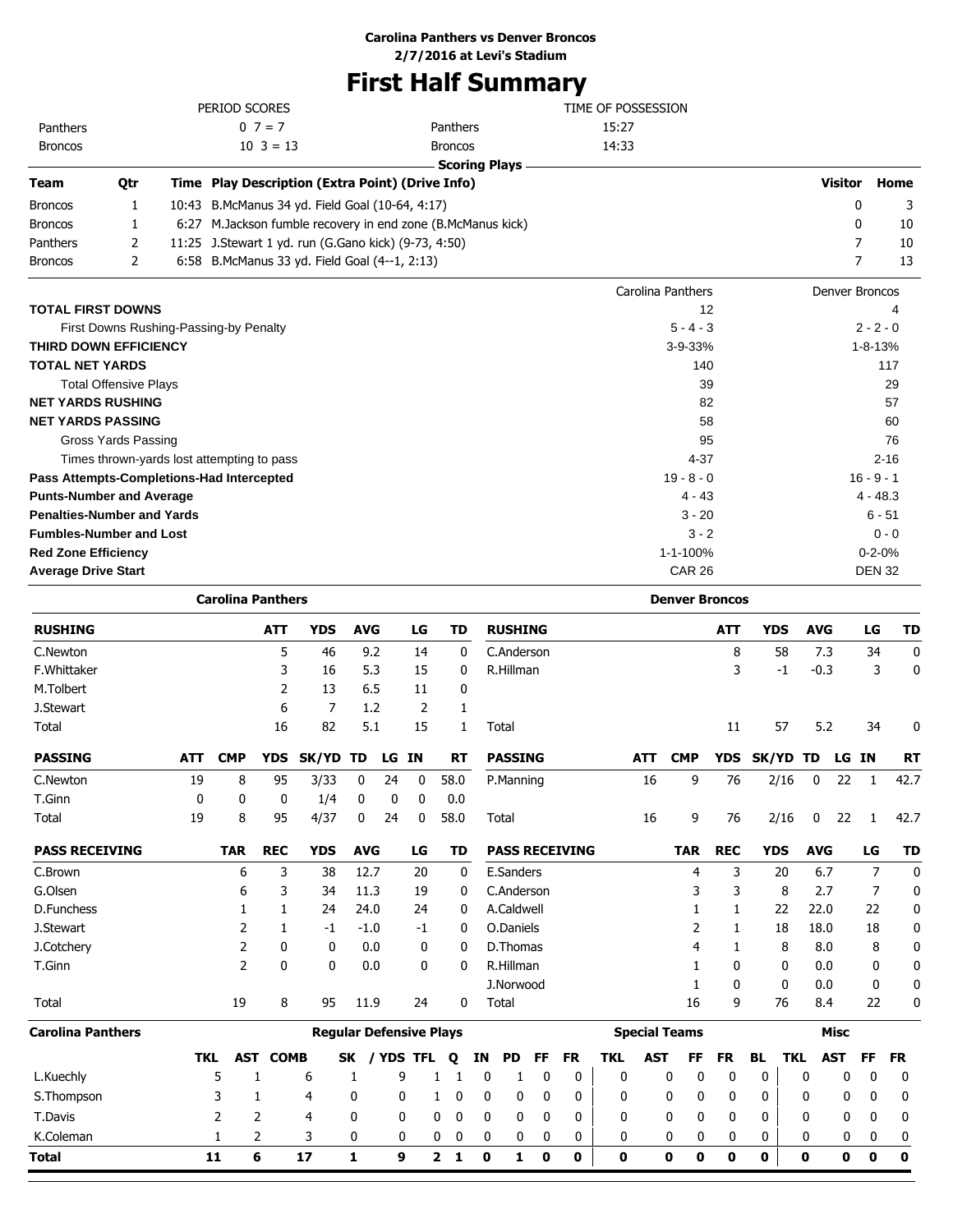# **First Half Summary**

| <b>Denver Broncos</b> |     |            |             |           | <b>Regular Defensive Plays</b> |            |    |    |      |           |     | <b>Special Teams</b> |    |           |    |     | Misc |              |
|-----------------------|-----|------------|-------------|-----------|--------------------------------|------------|----|----|------|-----------|-----|----------------------|----|-----------|----|-----|------|--------------|
|                       | TKL | <b>AST</b> | <b>COMB</b> | <b>SK</b> |                                | YDS TFL QH | IN | PD | FF . | <b>FR</b> | TKL | <b>AST</b>           | FF | <b>FR</b> | BL | TKL | AST  | FF FR        |
| T.Ward                |     |            |             |           |                                |            |    |    |      |           | 0   |                      |    |           |    |     |      | 0            |
| V.Miller              | 4   |            |             |           | 15                             |            |    |    |      | 0         | 0   |                      |    |           |    |     | 0    | $\mathbf{0}$ |
| D.Trevathan           |     |            |             |           |                                |            |    |    |      |           | 0   |                      |    |           |    | 0   | 0    | $\mathbf{0}$ |
| M.Jackson             |     |            |             |           |                                |            |    |    | - 0  |           | 0   | 0                    |    |           | 0  |     | n.   | 0            |
| <b>Total</b>          | 12  |            | 16          |           | 15                             | o          | o  |    |      |           | 0   | o                    | 0  |           |    |     |      | - 0          |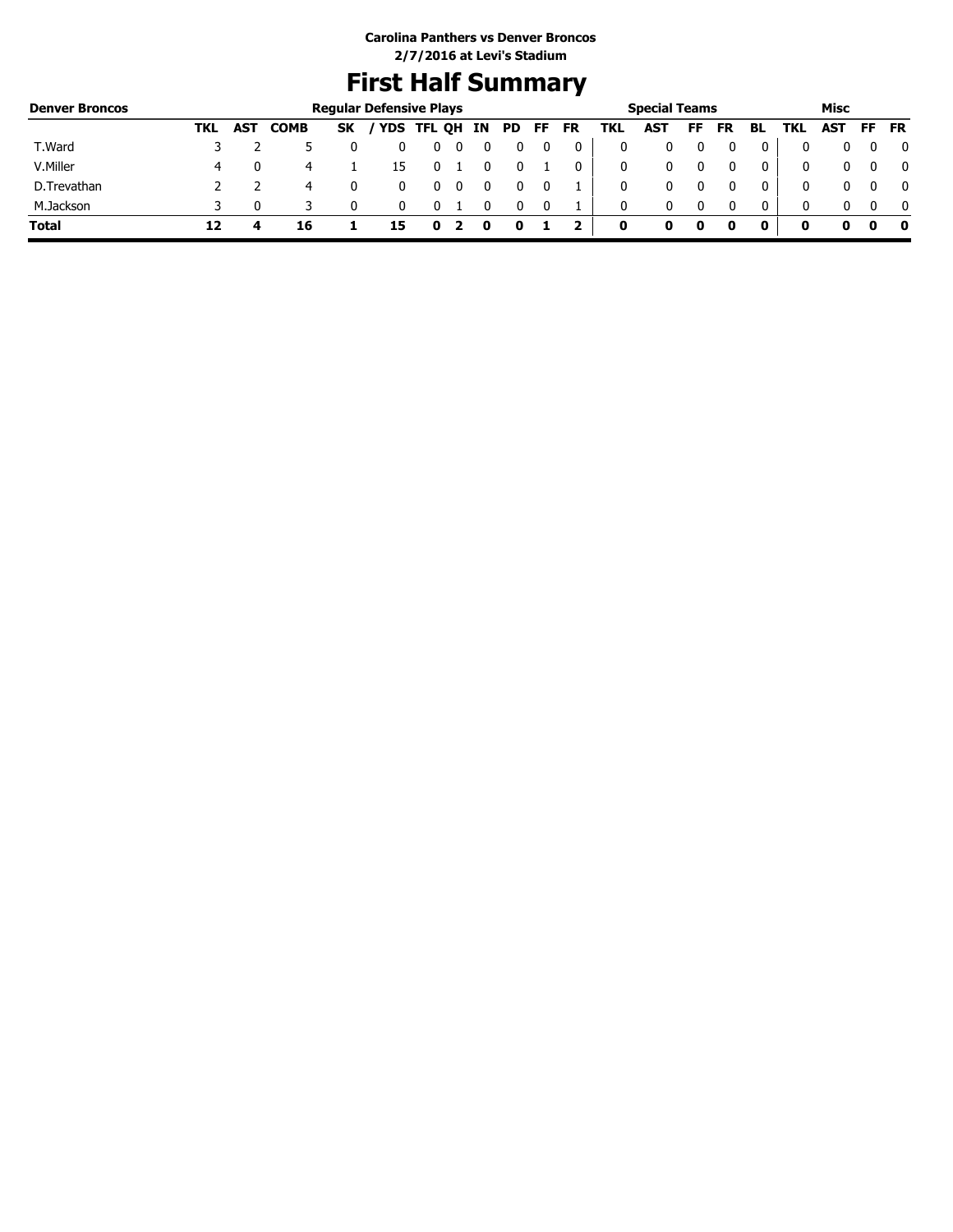### **Play By Play First Quarter** 2/7/2016 CAR wins the coin toss and elects to defer. DEN elects to Receive, and CAR elects to defend the south goal. G.Gano kicks 63 yards from CAR 35 to DEN 2. A.Caldwell to DEN 20 for 18 yards (F.Whittaker). **Denver Broncos at 15:00, (1st play from scrimmage 14:56)** 1-10-DEN 20 (14:56) P.Manning pass short middle to O.Daniels to DEN 38 for 18 yards (R.Harper, K.Coleman) [J.Allen]. Caught at DEN 30. 8-yds YAC P1 1-10-DEN 38 (14:19) P.Manning pass short left to E.Sanders ran ob at DEN 44 for 6 yards. Caught at DEN 44. 0-yds YAC 2-4-DEN 44 (13:50) P.Manning pass incomplete short left to O.Daniels. 3-4-DEN 44 (13:46) (Shotgun) P.Manning pass deep right to A.Caldwell to CAR 34 for 22 yards (T.Boston). Caught at CAR 36. 2-yds YAC P2 *Penalty on CAR-J.Norman, Defensive Holding, declined.* 1-10-CAR 34 (13:22) C.Anderson up the middle to CAR 26 for 8 yards (L.Kuechly; R.Harper). 2-2-CAR 26 (12:47) C.Anderson left tackle to CAR 14 for 12 yards (S.Thompson, J.Norman). R3 1-10-CAR 14 (12:07) R.Hillman right guard to CAR 17 for -3 yards (S.Thompson). 2-13-CAR 17 (11:26) (Shotgun) P.Manning pass incomplete short right to R.Hillman (R.McClain). 3-13-CAR 17 (11:22) (Shotgun) P.Manning pass short right to C.Anderson to CAR 16 for 1 yard (T.Davis). Caught at CAR 16. 0-yds YAC 4-12-CAR 16 **(10:47) B.McManus 34 yard field goal is GOOD, Center-A.Brewer, Holder-B.Colquitt. CAR 0 DEN 3, 10 plays, 64 yards, 4:17 drive, 4:17 elapsed** B.McManus kicks 64 yards from DEN 35 to CAR 1. F.Whittaker to CAR 19 for 18 yards (S.Barrett). **Carolina Panthers at 10:43, (1st play from scrimmage 10:36)** 1-10-CAR 19 (10:36) (Shotgun) J.Stewart right end to CAR 21 for 2 yards (D.Trevathan). 2-8-CAR 21 (9:54) (No Huddle) C.Newton pass incomplete short left to C.Brown. (9:50) (Shotgun) C.Newton pass short right to G.Olsen to CAR 28 for 7 yards (A.Talib). Officials to measure for 1st down - short. Caught at CAR 28. 0-yds YAC 3-8-CAR 21 4-1-CAR 28 (9:27) B.Nortman punts 47 yards to DEN 25, Center-J.Jansen, fair catch by E.Sanders. **Denver Broncos at 9:19** 1-10-DEN 25 (9:19) (Shotgun) P.Manning pass short left to E.Sanders to DEN 32 for 7 yards (L.Kuechly). Caught at DEN 24. 8-yds YAC 2-3-DEN 32 (8:44) C.Anderson left tackle to DEN 34 for 2 yards (L.Kuechly, T.Davis). 3-1-DEN 34 (8:08) (Shotgun) P.Manning pass short left to C.Anderson to DEN 34 for no gain (T.Davis; R.McClain). Caught at DEN 34. 0-yds YAC 4-1-DEN 34 (7:34) B.Colquitt punts 50 yards to CAR 16, Center-A.Brewer. T.Ginn to CAR 15 for -1 yards (K.Webster). **Carolina Panthers at 7:23** (7:23) (Shotgun) C.Newton pass incomplete deep middle to J.Cotchery (D.Stewart). Carolina challenged the incomplete pass ruling, and the play was Upheld. The ruling on the field stands. (Timeout #1 at 07:16.) 1-10-CAR 15 2-10-CAR 15 (7:16) (Shotgun) J.Stewart up the middle to CAR 15 for no gain (D.Wolfe). CAR-J.Stewart was injured during the play. **(6:34) (Shotgun) C.Newton sacked at CAR 4 for -11 yards (V.Miller). FUMBLES (V.Miller) [V.Miller], RECOVERED by DEN-M.Jackson at CAR -1. TOUCHDOWN. V.Miller credited with 15-yd sack.** 3-10-CAR 15 **Denver Broncos at 6:27** B.McManus extra point is GOOD, Center-A.Brewer, Holder-B.Colquitt.

 **CAR 0 DEN 10, 0 plays, 0 yards, 0:00 drive , 8:33 elapsed** B.McManus kicks 68 yards from DEN 35 to CAR -3. J.Webb to CAR 21 for 24 yards (C.Nelson).

**Carolina Panthers at 6:27, (1st play from scrimmage 6:21)** 1-10-CAR 21 (6:21) (Shotgun) F.Whittaker left end pushed ob at CAR 36 for 15 yards (T.Ward). R1 (5:56) (Shotgun) M.Tolbert left guard to CAR 38 for 2 yards (S.Ray). FUMBLES (S.Ray), and recovers at CAR 38. M.Tolbert to CAR 38 for no gain (S.Ray). 1-10-CAR 36 2-8-CAR 38 (5:15) (Shotgun) C.Newton pass incomplete short right to T.Ginn. 3-8-CAR 38 (5:10) (Shotgun) C.Newton sacked at CAR 30 for -8 yards (D.Stewart). *PENALTY on DEN-A.Talib, Taunting, 15 yards, enforced at CAR 30.* X2 1-10-CAR 45 (4:38) F. Whittaker up the middle to CAR 46 for 1 yard (M. Jackson). 2-9-CAR 46 (4:04) (Shotgun) C.Newton pass short right to C.Brown to DEN 49 for 5 yards (V.Miller). Caught at CAR 45. 6-yds YAC 3-4-DEN 49 (3:23) (Shotgun) C.Newton pass incomplete short middle to J.Cotchery (B.Roby). 4-4-DEN 49 (3:19) B.Nortman punts 36 yards to DEN 13, Center-J.Jansen, fair catch by J.Norwood. **Denver Broncos at 3:12** 1-10-DEN 13 (3:12) P.Manning pass short left to E.Sanders to DEN 20 for 7 yards (S.Thompson) [C.Johnson]. Caught at DEN 17. 3-yds YAC 2-3-DEN 20 (2:32) C.Anderson right guard to DEN 20 for no gain (K.Short). 3-3-DEN 20 (2:00) (Shotgun) P.Manning sacked at DEN 11 for -9 yards (L.Kuechly). 4-12-DEN 11 (1:27) B.Colquitt punts 47 yards to CAR 42, Center-A.Brewer. T.Ginn to CAR 40 for -2 yards (C.Nelson).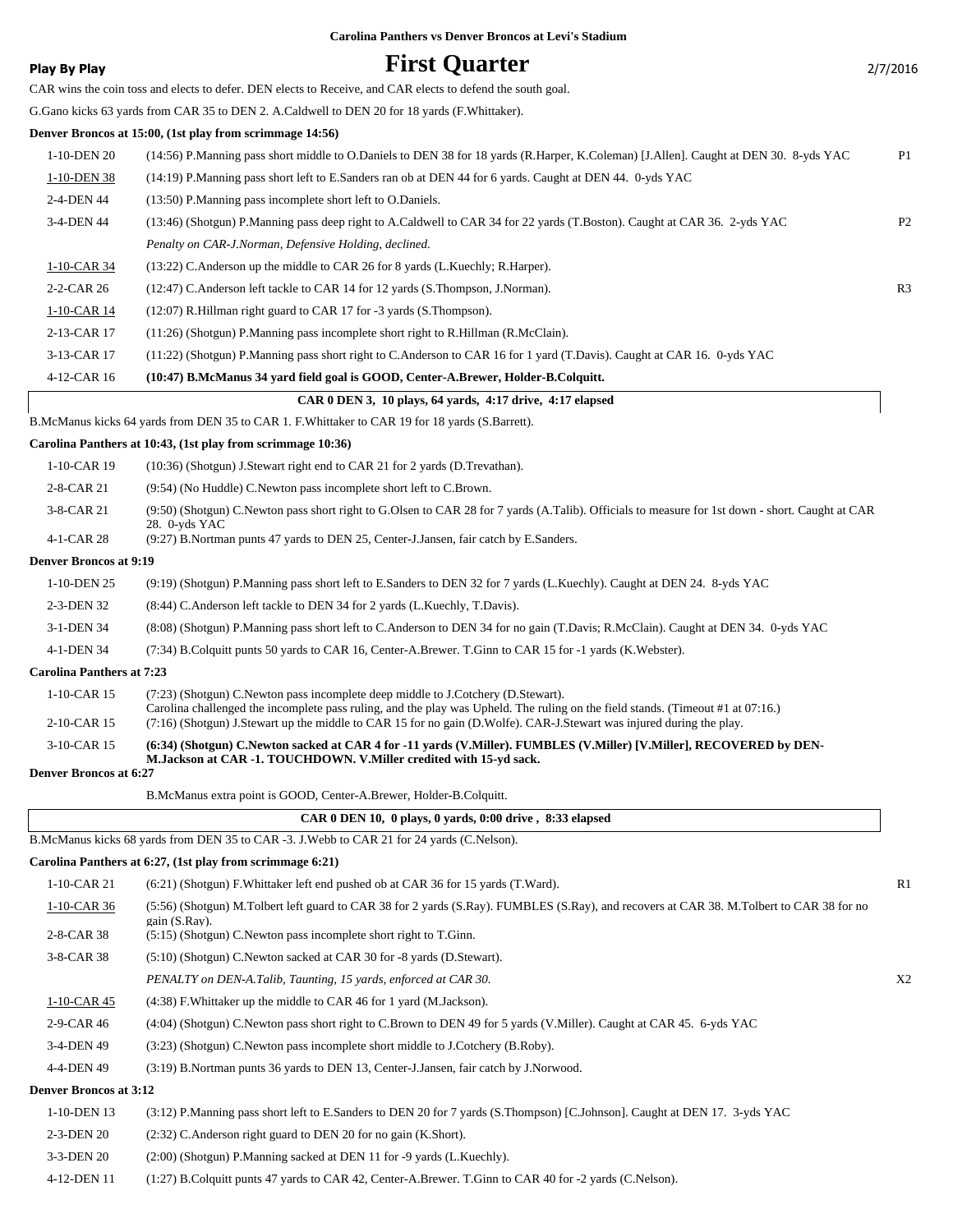*PENALTY on CAR-T.Williams, Illegal Block Above the Waist, 10 yards, enforced at CAR 37. T.Ginn charged with return for 0-yds.*

#### **Carolina Panthers at 1:15**

1-10-CAR 27 (1:15) (Shotgun) J.Stewart left guard to CAR 27 for no gain (M.Jackson).

2-10-CAR 27 (:44) (Shotgun) C.Newton pass deep right to C.Brown ran ob at CAR 47 for 20 yards. Caught at CAR 47. 0-yds YAC P3

(:17) (No Huddle, Shotgun) C.Newton pass short right to J.Stewart to CAR 46 for -1 yards (B.Marshall) [A.Smith]. Caught at CAR 46. 0-yds 1-10-CAR 47

|                | YAC |
|----------------|-----|
| END OF OUARTER |     |

| <b>END OF OUARTER</b>    |              | Time         |                 |  |                 | <b>Efficiencies</b> |        |  |
|--------------------------|--------------|--------------|-----------------|--|-----------------|---------------------|--------|--|
|                          | <b>Score</b> | Poss         |                 |  | $R$ $P$ $X$ $T$ | 3 Down              | 4 Down |  |
| <b>Carolina Panthers</b> |              | 6:50 1 1 1 3 |                 |  |                 | 0/4                 | 0/0    |  |
| Denver Broncos           | 10           | 8:10         | $\sim$ 1 $\sim$ |  | 2 0             | 1/4                 | 0/0    |  |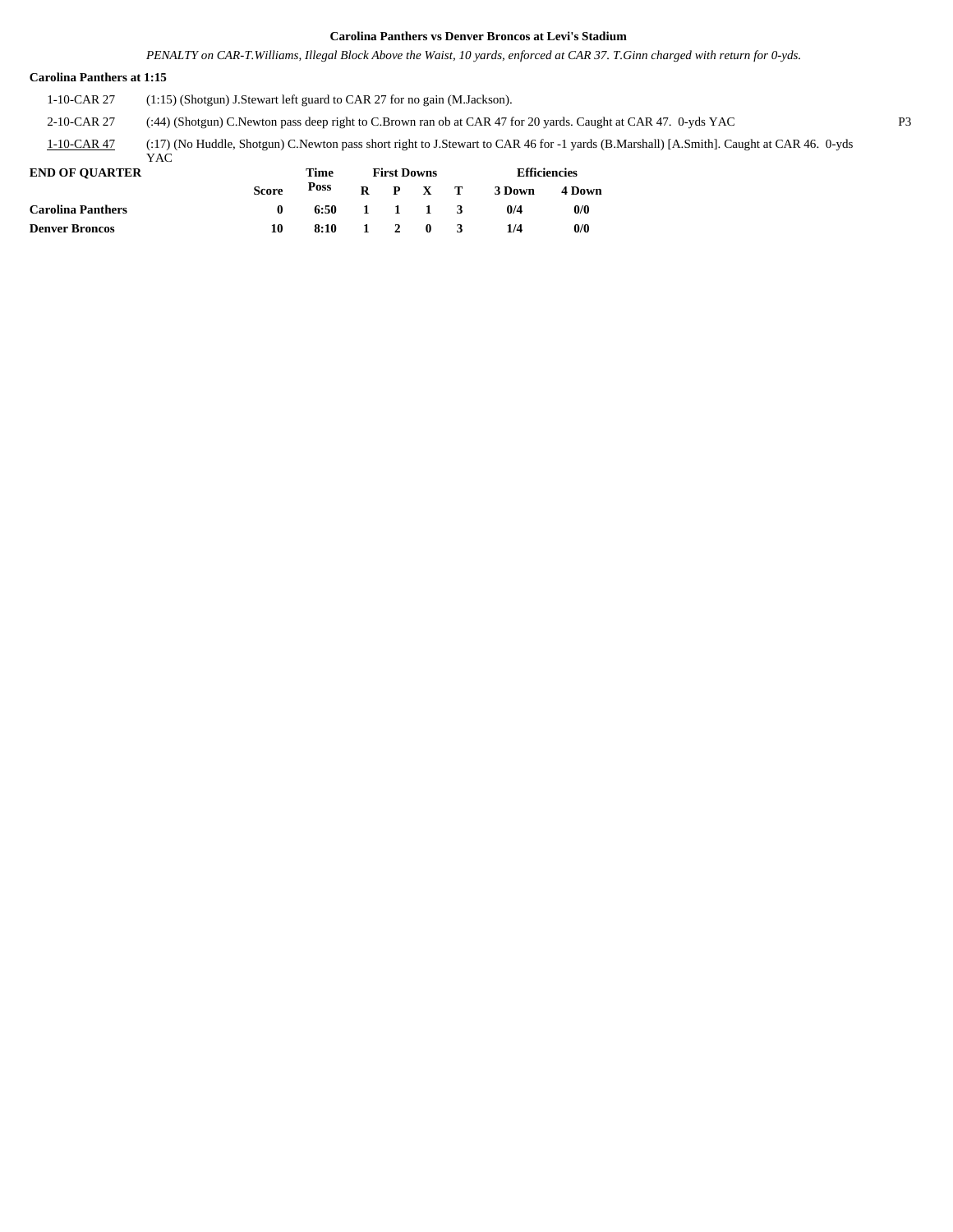|                                              | Carolina Panthers vs Denver Broncos at Levi's Stadium                                                                                                                                                                                       |                |
|----------------------------------------------|---------------------------------------------------------------------------------------------------------------------------------------------------------------------------------------------------------------------------------------------|----------------|
| <b>Play By Play</b>                          | <b>Second Quarter</b>                                                                                                                                                                                                                       | 2/7/2016       |
| Carolina Panthers continued.                 |                                                                                                                                                                                                                                             |                |
| 2-11-CAR 46                                  | (15:00) (Shotgun) C. Newton scrambles left tackle to DEN 43 for 11 yards (T. Ward).                                                                                                                                                         | R4             |
| 1-10-DEN 43                                  | (14:20) (Shotgun) PENALTY on CAR-E.Dickson, False Start, 5 yards, enforced at DEN 43 - No Play.                                                                                                                                             |                |
| 1-15-DEN 48                                  | (13:55) (Shotgun) C. Newton scrambles right end to DEN 36 for 12 yards (V. Miller).                                                                                                                                                         |                |
| 2-3-DEN 36                                   | (13:17) (Shotgun) J.Stewart up the middle to DEN 34 for 2 yards (D.Wolfe, D.Trevathan).                                                                                                                                                     |                |
| 3-1-DEN 34                                   | (12:34) C.Newton pass short left to G.Olsen pushed ob at DEN 15 for 19 yards (D.Trevathan). Caught at DEN 34. 19-yds YAC                                                                                                                    | P <sub>5</sub> |
| 1-10-DEN 15                                  | (11:52) (Shotgun) C.Newton pass short left to C.Brown to DEN 2 for 13 yards (A.Talib). Caught at DEN 11. 9-yds YAC                                                                                                                          | P <sub>6</sub> |
|                                              | PENALTY on DEN-A.Talib, Face Mask (15 Yards), 1 yard, enforced at DEN 2.                                                                                                                                                                    | X7             |
| 1-1-DEN 1                                    | (11:28) J.Stewart left guard for 1 yard, TOUCHDOWN.                                                                                                                                                                                         | R8             |
|                                              | G. Gano extra point is GOOD, Center-J. Jansen, Holder-B. Nortman.                                                                                                                                                                           |                |
|                                              | PENALTY on DEN-A.Talib, Defensive Offside, 5 yards, enforced between downs.                                                                                                                                                                 |                |
|                                              | CAR 7 DEN 10, 9 plays, 73 yards, 1 penalty, 4:50 drive, 3:35 elapsed                                                                                                                                                                        |                |
|                                              | G.Gano kicks 60 yards from CAR 40 to end zone, Touchback.                                                                                                                                                                                   |                |
| <b>Denver Broncos at 11:25</b>               |                                                                                                                                                                                                                                             |                |
| 1-10-DEN 20                                  | (11:25) P.Manning pass incomplete to V.Green [J.Allen].<br>Carolina challenged the incomplete pass ruling, and the play was REVERSED.<br>P.Manning sacked at DEN 13 for -7 yards (K.Ealy).                                                  |                |
| 2-17-DEN 13                                  | (11:11) (Shotgun) P.Manning pass incomplete deep left to J.Norwood (J.Norman).                                                                                                                                                              |                |
| 3-17-DEN 13                                  | (11:05) (Shotgun) P.Manning pass incomplete short middle to D.Thomas (L.Kuechly).                                                                                                                                                           |                |
| 4-17-DEN 13                                  | (11:00) B. Colquitt punts 52 yards to CAR 35, Center-A. Brewer, out of bounds.                                                                                                                                                              |                |
|                                              | PENALTY on DEN-T.Davis, Ineligible Downfield Kick, 5 yards, enforced at DEN 13 - No Play.                                                                                                                                                   |                |
| 4-22-DEN 8                                   | (10:54) B. Colquitt punts 43 yards to CAR 49, Center-A. Brewer, out of bounds.                                                                                                                                                              |                |
| <b>Carolina Panthers at 10:46</b>            |                                                                                                                                                                                                                                             |                |
| $1-10$ -CAR 49                               | (10:46) (Shotgun) J.Stewart up the middle to DEN 49 for 2 yards (M.Jackson, D.Trevathan).                                                                                                                                                   |                |
| 2-8-DEN 49                                   | $(10:12)$ (Shotgun) T.Ginn sacked at CAR 47 for -4 yards (C.Harris).                                                                                                                                                                        |                |
| 3-12-CAR 47                                  | (9:31) (Shotgun) C. Newton pass incomplete short middle to G. Olsen (D. Stewart).                                                                                                                                                           |                |
| 4-12-CAR 47<br><b>Denver Broncos at 9:11</b> | (9:29) B.Nortman punts 28 yards to DEN 25, Center-J.Jansen. J.Norwood to CAR 14 for 61 yards (M.Addison). J.Norwood's 61-yd punt return<br>sets a new Super Bowl record. The previous record was 45-yds by John Taylor in Super Bowl XXIII. |                |
| $1-10$ -CAR 14                               | (9:11) (Shotgun) P.Manning pass short right to C.Anderson to CAR 7 for 7 yards (L.Kuechly). Caught at CAR 10. 3-yds YAC                                                                                                                     |                |
| $2-3-CAR$ 7                                  | (8:12) C.Anderson up the middle to CAR 5 for 2 yards (K.Coleman).                                                                                                                                                                           |                |

Timeout #1 by DEN at 07:55.

| $3-1-CAR5$  | (7:55) C. Anderson up the middle to CAR 5 for no gain (J. Allen).                    |
|-------------|--------------------------------------------------------------------------------------|
| $4-1-CAR5$  | (7:14) C. Anderson right tackle to CAR 3 for 2 yards (K. Short, J. Allen).           |
|             | PENALTY on DEN-L. Vasquez, Offensive Holding, 10 yards, enforced at CAR 5 - No Play. |
| 4-11-CAR 15 | (7:01) B.McManus 33 yard field goal is GOOD, Center-A.Brewer, Holder-B.Colquitt.     |

| 4-11-CAR 15 | (7:01) B.McManus 33 vard field goal is GOOD, Center-A.Brewer, Holder-B.Colquitt. |  |
|-------------|----------------------------------------------------------------------------------|--|
|             | CAR 7 DEN 13, 4 plays, -1 yards, 2:13 drive, 8:02 elapsed                        |  |
|             | B. McManus kicks 65 yards from DEN 35 to end zone, Touchback.                    |  |

### **Carolina Panthers at 6:58**

| 1-10-CAR 20                      | (6:58) (Shotgun) C. Newton pass incomplete short left to J. Stewart.                                                                               |                |
|----------------------------------|----------------------------------------------------------------------------------------------------------------------------------------------------|----------------|
| $2-10$ -CAR 20                   | $(6.55)$ (Shotgun) C. Newton left guard to CAR 34 for 14 yards (V. Miller, T. Ward).                                                               | R <sub>9</sub> |
|                                  | PENALTY on DEN-M.Jackson, Unnecessary Roughness, 15 yards, enforced at CAR 34.                                                                     | X10            |
| $1-10$ -CAR 49                   | (6:39) (Shotgun) M.Tolbert right tackle to DEN 40 for 11 yards (D.Stewart). FUMBLES (D.Stewart), RECOVERED by DEN-D.Trevathan at<br><b>DEN 40.</b> |                |
| <b>Denver Broncos at 6:32</b>    |                                                                                                                                                    |                |
| 1-10-DEN 40                      | $(6:32)$ P.Manning pass incomplete short right to D.Thomas.                                                                                        |                |
| 2-10-DEN 40                      | (6.28) C.Anderson right guard pushed ob at CAR 26 for 34 yards (C.Finnegan).                                                                       | R <sub>4</sub> |
| $1-10$ -CAR 26                   | $(6:01)$ R.Hillman left end to CAR 23 for 3 yards $(L.Kuechly)$ .                                                                                  |                |
| 2-7-CAR 23                       | (5:18) R.Hillman up the middle to CAR 24 for -1 yards (S.Lotulelei).                                                                               |                |
| 3-8-CAR 24                       | (4:35) (Shotgun) P.Manning pass short left intended for E.Sanders INTERCEPTED by K.Ealy at CAR 20. K.Ealy to CAR 39 for 19 yards<br>(E.Sanders).   |                |
| <b>Carolina Panthers at 4:23</b> |                                                                                                                                                    |                |
|                                  |                                                                                                                                                    |                |

1-10-CAR 39 (4:23) (Shotgun) C.Newton pass incomplete short right to G.Olsen [M.Jackson].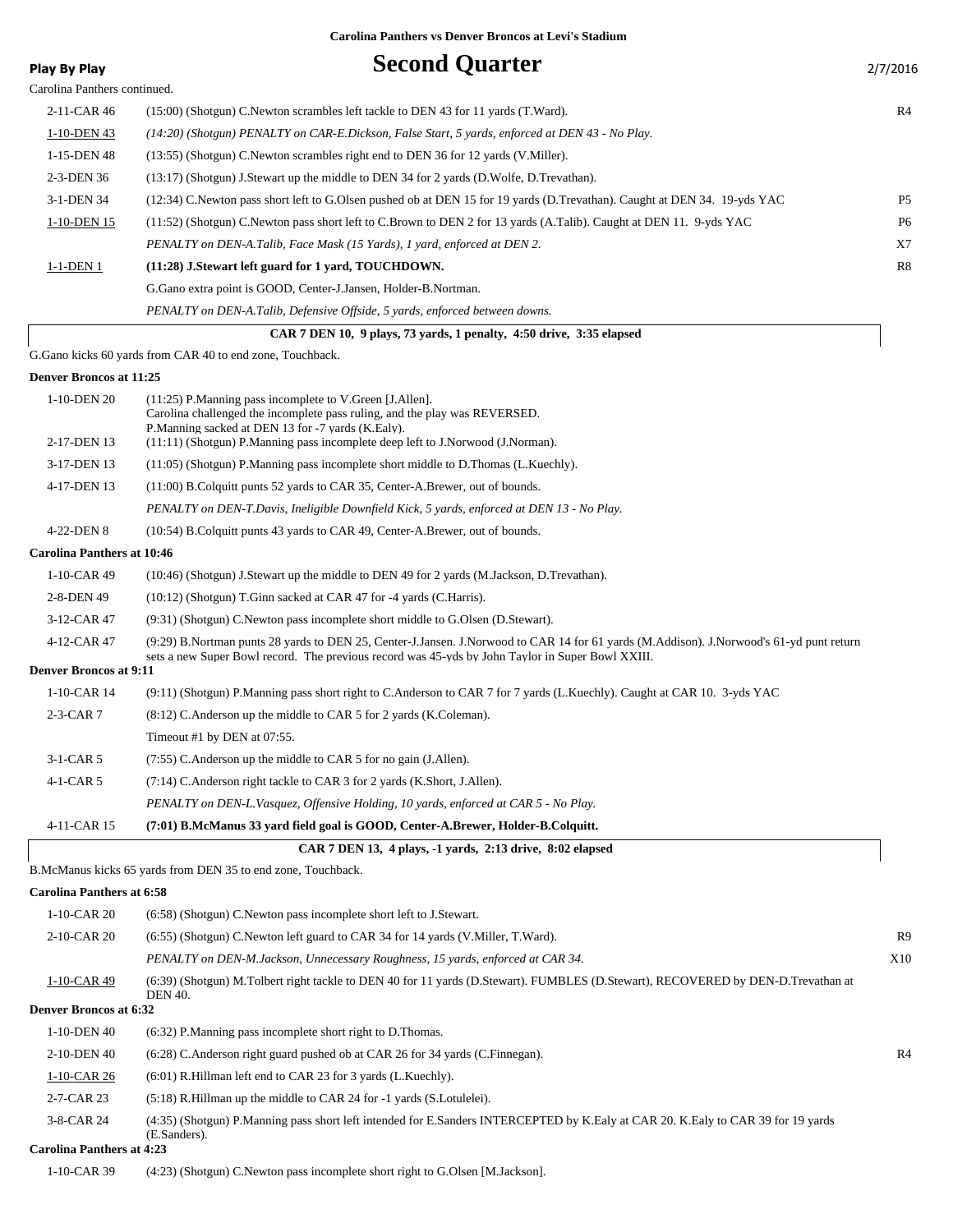| <b>Denver Broncos</b>            | 13                                                                                                               | 6:23                                                                          | 1        | $\bf{0}$                | $\bf{0}$     | 1 | 0/4    | 0/0                           |                                                                                                                                   |     |
|----------------------------------|------------------------------------------------------------------------------------------------------------------|-------------------------------------------------------------------------------|----------|-------------------------|--------------|---|--------|-------------------------------|-----------------------------------------------------------------------------------------------------------------------------------|-----|
| <b>Carolina Panthers</b>         | 7                                                                                                                | 8:37                                                                          | 4        | 3                       | $\mathbf{2}$ | 9 | 3/5    | 0/0                           |                                                                                                                                   |     |
| <b>END OF QUARTER</b>            | <b>Score</b>                                                                                                     | <b>Time</b><br>Poss                                                           | $\bf{R}$ | <b>First Downs</b><br>P | $\mathbf X$  | T | 3 Down | <b>Efficiencies</b><br>4 Down |                                                                                                                                   |     |
| 2-10-DEN 45                      | (:11) (Shotgun) C.Newton sacked at CAR 45 for -10 yards (D.Ware).                                                |                                                                               |          |                         |              |   |        |                               |                                                                                                                                   |     |
| 1-10-DEN 45                      | (:18) (Shotgun) C.Newton pass incomplete deep right to G.Olsen.                                                  |                                                                               |          |                         |              |   |        |                               |                                                                                                                                   |     |
|                                  | Timeout #3 by CAR at 00:18.                                                                                      |                                                                               |          |                         |              |   |        |                               |                                                                                                                                   |     |
| 3-2-CAR 49                       | (:23) (No Huddle, Shotgun) C.Newton right guard to DEN 45 for 6 yards (J.Bush, T.Ward).                          |                                                                               |          |                         |              |   |        |                               |                                                                                                                                   | R12 |
| 2-10-CAR 41                      | (:48) (Shotgun) C.Newton pass short right to G.Olsen to CAR 49 for 8 yards (T.Ward). Caught at CAR 46. 3-yds YAC |                                                                               |          |                         |              |   |        |                               |                                                                                                                                   |     |
| 1-10-CAR 41                      | (:52) (No Huddle, Shotgun) C. Newton pass incomplete short right to C. Brown (A. Talib).                         |                                                                               |          |                         |              |   |        |                               |                                                                                                                                   |     |
| 3-12-CAR 17                      |                                                                                                                  |                                                                               |          |                         |              |   |        |                               | (1:22) (Shotgun) C.Newton pass deep middle to D.Funchess to CAR 41 for 24 yards (B.Roby). Caught at CAR 41. 0-yds YAC             | P11 |
|                                  | Timeout #2 by CAR at 01:22.                                                                                      |                                                                               |          |                         |              |   |        |                               |                                                                                                                                   |     |
| 2-12-CAR 17                      | $(1:26)$ (Shotgun) C. Newton pass incomplete short left to T. Ginn.                                              |                                                                               |          |                         |              |   |        |                               |                                                                                                                                   |     |
| 2-7-CAR 22                       | (1:26) (No Huddle, Shotgun) PENALTY on CAR-M.Remmers, False Start, 5 yards, enforced at CAR 22 - No Play.        |                                                                               |          |                         |              |   |        |                               |                                                                                                                                   |     |
| 1-10-CAR 19                      | (1:55) (Shotgun) C. Newton scrambles right tackle to CAR 22 for 3 yards (C. Harris).                             |                                                                               |          |                         |              |   |        |                               |                                                                                                                                   |     |
| <b>Carolina Panthers at 1:55</b> |                                                                                                                  |                                                                               |          |                         |              |   |        |                               |                                                                                                                                   |     |
| Two-Minute Warning               |                                                                                                                  |                                                                               |          |                         |              |   |        |                               |                                                                                                                                   |     |
| 4-2-DEN 28                       | (2.02) B.Colquitt punts 53 yards to CAR 19, Center-A.Brewer, fair catch by T.Ginn.                               |                                                                               |          |                         |              |   |        |                               |                                                                                                                                   |     |
| 3-2-DEN 28                       | (2:06) (Shotgun) P.Manning pass incomplete short left to D.Thomas.                                               |                                                                               |          |                         |              |   |        |                               |                                                                                                                                   |     |
| 2-2-DEN 28                       | (2:49) (No Huddle) C.Anderson left guard to DEN 28 for no gain (T.Davis).                                        |                                                                               |          |                         |              |   |        |                               |                                                                                                                                   |     |
| 1-10-DEN 20                      |                                                                                                                  |                                                                               |          |                         |              |   |        |                               | (3:17) (Shotgun) P.Manning pass short left to D.Thomas to DEN 28 for 8 yards (K.Coleman; S.Thompson). Caught at DEN 20. 8-yds YAC |     |
| <b>Denver Broncos at 3:17</b>    |                                                                                                                  |                                                                               |          |                         |              |   |        |                               |                                                                                                                                   |     |
| 4-10-CAR 39                      | (3:25) B. Nortman punts 61 yards to end zone, Center-J. Jansen, Touchback.                                       |                                                                               |          |                         |              |   |        |                               |                                                                                                                                   |     |
| 3-10-CAR 39                      |                                                                                                                  | (3:33) (Shotgun) C. Newton pass incomplete deep middle to C. Brown (B. Roby). |          |                         |              |   |        |                               |                                                                                                                                   |     |
| 2-10-CAR 39                      | (4:16) (Shotgun) F. Whittaker right tackle to CAR 39 for no gain (S. Williams; D. Wolfe).                        |                                                                               |          |                         |              |   |        |                               |                                                                                                                                   |     |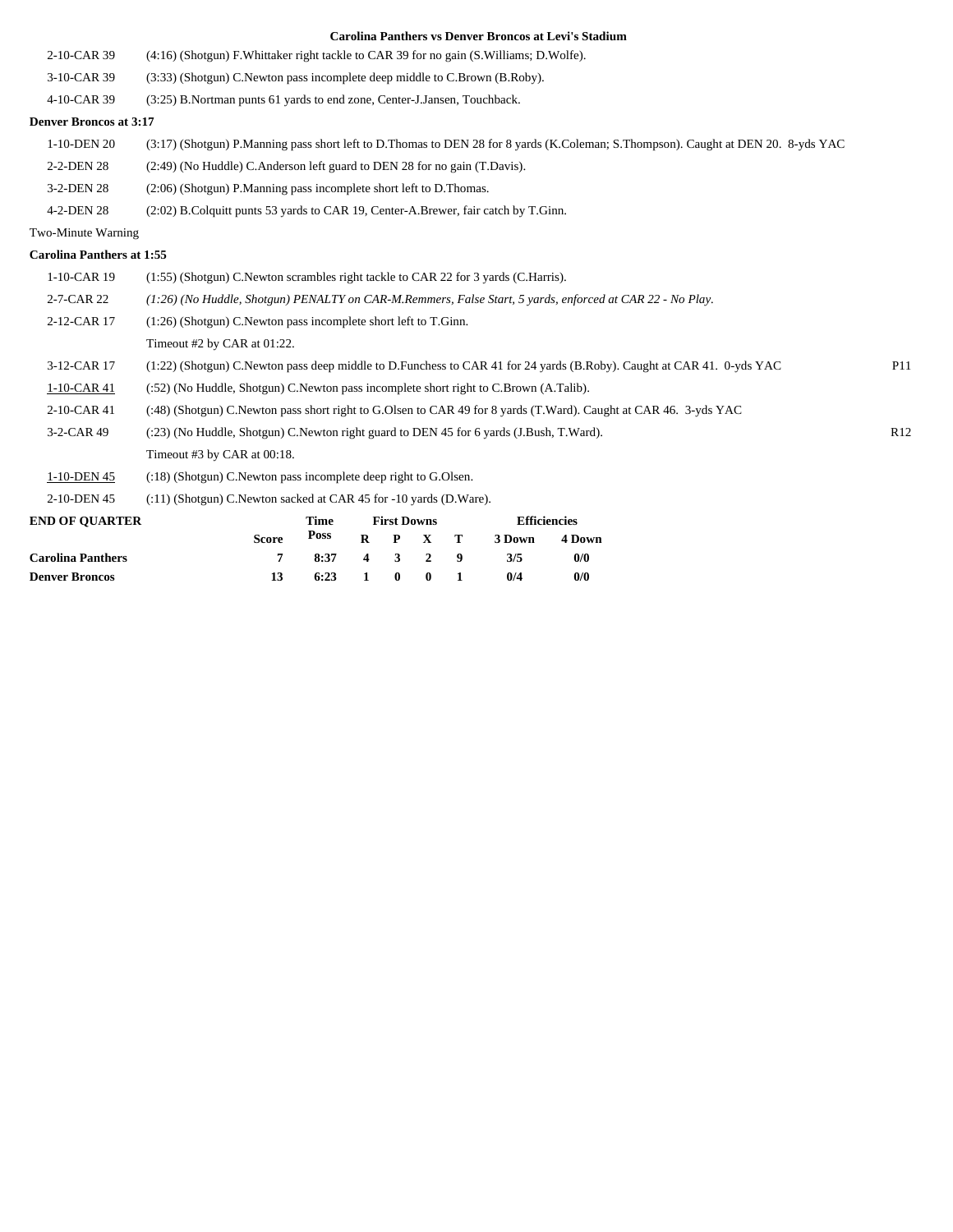### **Play By Play Play Play Play Play Play Play Play Play Play Play Play Play Play Play Play Play Play Play Play Play Play Play Play Play Play Play Play Play Play Pla**

|                                   | CAR elects to Receive, and DEN elects to defend the North goal.                                                                                                                                                                                                                                              |                 |
|-----------------------------------|--------------------------------------------------------------------------------------------------------------------------------------------------------------------------------------------------------------------------------------------------------------------------------------------------------------|-----------------|
|                                   | B.McManus kicks 65 yards from DEN 35 to end zone, Touchback.                                                                                                                                                                                                                                                 |                 |
| <b>Carolina Panthers at 15:00</b> |                                                                                                                                                                                                                                                                                                              |                 |
| 1-10-CAR 20                       | (15:00) (Shotgun) J.Stewart left guard to CAR 20 for no gain (D.Ware, D.Trevathan).                                                                                                                                                                                                                          |                 |
| 2-10-CAR 20                       | (14:22) (Shotgun) C.Newton pass deep middle to T.Ginn to DEN 35 for 45 yards (A.Talib). Caught at CAR 38. 27-yds YAC                                                                                                                                                                                         | P <sub>13</sub> |
| 1-10-DEN 35                       | (13:41) (Shotgun) C.Newton pass incomplete short right [D.Ware].                                                                                                                                                                                                                                             |                 |
| 2-10-DEN 35                       | (13:34) F. Whittaker right tackle to DEN 25 for 10 yards (C. Harris, B. Marshall).                                                                                                                                                                                                                           | R14             |
|                                   | PENALTY on CAR-T.Turner, Unnecessary Roughness, 15 yards, enforced between downs.                                                                                                                                                                                                                            |                 |
| 1-10-DEN 40                       | (13:05) M.Tolbert up the middle to DEN 39 for 1 yard (M.Jackson, V.Walker).                                                                                                                                                                                                                                  |                 |
| 2-9-DEN 39                        | (12:27) (Shotgun) C.Newton pass short right to T.Ginn to DEN 25 for 14 yards (A.Talib). Caught at DEN 32. 7-yds YAC                                                                                                                                                                                          | P <sub>15</sub> |
| 1-10-DEN 25                       | (11:46) (Shotgun) C.Newton left guard to DEN 26 for -1 yards (M.Jackson, D.Ware).                                                                                                                                                                                                                            |                 |
| 2-11-DEN 26                       | (11:07) (Shotgun) C. Newton pass incomplete deep right to J. Cotchery (V. Miller).                                                                                                                                                                                                                           |                 |
| 3-11-DEN 26                       | (11:00) (Shotgun) C.Newton pass incomplete short right to G.Olsen.                                                                                                                                                                                                                                           |                 |
| 4-11-DEN 26                       | (10:54) G.Gano 44 yard field goal is No Good, Hit Right Upright, Center-J.Jansen, Holder-B.Nortman.                                                                                                                                                                                                          |                 |
| <b>Denver Broncos at 10:48</b>    |                                                                                                                                                                                                                                                                                                              |                 |
| 1-10-DEN 34                       | (10:48) P.Manning pass deep right to E.Sanders to CAR 41 for 25 yards (R.McClain). Caught at CAR 49. 8-yds YAC                                                                                                                                                                                               | P <sub>5</sub>  |
| 1-10-CAR 41                       | (10:22) C.Anderson left tackle to CAR 39 for 2 yards (K.Coleman).                                                                                                                                                                                                                                            |                 |
| 2-8-CAR 39                        | (9:57) (No Huddle, Shotgun) P.Manning pass short right to E.Sanders to CAR 17 for 22 yards (T.Davis). Caught at CAR 30. 13-yds YAC                                                                                                                                                                           | P <sub>6</sub>  |
| 1-10-CAR 17                       | (9:20) (No Huddle) PENALTY on CAR-C.Johnson, Neutral Zone Infraction, 5 yards, enforced at CAR 17 - No Play.                                                                                                                                                                                                 |                 |
| 1-5-CAR 12                        | (9:08) C.Anderson left guard to CAR 12 for no gain (T.Davis).                                                                                                                                                                                                                                                |                 |
| 2-5-CAR 12                        | (8:30) (Shotgun) P.Manning pass incomplete short middle to D.Thomas.                                                                                                                                                                                                                                         |                 |
| 3-5-CAR 12                        | (8:26) (Shotgun) P.Manning pass incomplete short right to E.Sanders (R.McClain).                                                                                                                                                                                                                             |                 |
| 4-5-CAR 12                        | (8:22) B.McManus 30 yard field goal is GOOD, Center-A.Brewer, Holder-B.Colquitt.                                                                                                                                                                                                                             |                 |
|                                   | CAR 7 DEN 16, 7 plays, 54 yards, 1 penalty, 2:30 drive, 6:42 elapsed                                                                                                                                                                                                                                         |                 |
|                                   | B.McManus kicks 65 yards from DEN 35 to end zone, Touchback.                                                                                                                                                                                                                                                 |                 |
| <b>Carolina Panthers at 8:18</b>  |                                                                                                                                                                                                                                                                                                              |                 |
| 1-10-CAR 20                       | (8:18) C.Newton pass deep middle to C.Brown to DEN 38 for 42 yards (T.Ward) [S.Ray]. Caught at DEN 38. 0-yds YAC                                                                                                                                                                                             | P <sub>16</sub> |
| 1-10-DEN 38                       | (7:32) (Shotgun) C.Newton pass short left to T.Ginn pushed ob at DEN 34 for 4 yards (A.Talib). Caught at DEN 39. 5-yds YAC                                                                                                                                                                                   |                 |
| 2-6-DEN 34                        | (6:49) J.Stewart right end to DEN 28 for 6 yards (C.Nelson).                                                                                                                                                                                                                                                 | R17             |
| 1-10-DEN 28                       | (6:02) (Shotgun) C.Newton pass incomplete short right to M.Tolbert [D.Ware].                                                                                                                                                                                                                                 |                 |
| 2-10-DEN 28                       | (5:57) (Shotgun) C.Newton pass deep middle intended for T.Ginn INTERCEPTED by T.Ward at DEN 10. T.Ward to DEN 14 for 4 yards<br>(M.Tolbert). FUMBLES (M.Tolbert), recovered by DEN-D.Trevathan at DEN 7. D.Trevathan to DEN 7 for no gain (T.Ginn). T.Ward credited<br>with interception return of -3 yards. |                 |
| <b>Denver Broncos at 5:44</b>     |                                                                                                                                                                                                                                                                                                              |                 |
| 1-10-DEN 7                        | (5:44) (Shotgun) C.Anderson up the middle to DEN 20 for 13 yards (J.Norman, C.Finnegan).                                                                                                                                                                                                                     | R7              |
| 1-10-DEN 20                       | (5:15) (Shotgun) C.Anderson right tackle to DEN 20 for no gain (C.Finnegan).                                                                                                                                                                                                                                 |                 |
| 2-10-DEN 20                       | (4:41) (Shotgun) P.Manning sacked at DEN 13 for -7 yards (K.Ealy).                                                                                                                                                                                                                                           |                 |
| 3-17-DEN 13                       | (3:58) (Shotgun) R.Hillman left end to DEN 15 for 2 yards (L.Kuechly).                                                                                                                                                                                                                                       |                 |
| 4-15-DEN 15                       | (3:24) B.Colquitt punts 54 yards to CAR 31, Center-A.Brewer. T.Ginn pushed ob at CAR 34 for 3 yards (C.Nelson). DEN-S.Barrett was injured<br>during the play.<br>PENALTY on CAR-T.Boston, Illegal Blindside Block, 15 yards, enforced at CAR 34.                                                             |                 |

**Carolina Panthers at 3:12**

| Carolina Panthers at 3:12     |                                                                                                                              |                 |
|-------------------------------|------------------------------------------------------------------------------------------------------------------------------|-----------------|
| 1-10-CAR 19                   | (3:12) (Shotgun) J.Stewart right tackle to CAR 19 for no gain (D.Wolfe).                                                     |                 |
| 2-10-CAR 19                   | (2:32) (Shotgun) C.Newton pass short left to T.Ginn pushed ob at CAR 30 for 11 yards (C.Harris). Caught at CAR 27. 3-yds YAC | P <sub>18</sub> |
| $1-10$ -CAR 30                | $(1:52)$ (No Huddle, Shotgun) C. Newton pass incomplete short left to T. Ginn.                                               |                 |
| 2-10-CAR 30                   | $(1.44)$ (Shotgun) PENALTY on CAR-C.Newton, Delay of Game, 5 yards, enforced at CAR 30 - No Play.                            |                 |
| 2-15-CAR 25                   | (1:44) (Shotgun) C.Newton pass short right to G.Olsen to CAR 32 for 7 yards (D.Stewart). Caught at CAR 28. 4-yds YAC         |                 |
| 3-8-CAR 32                    | $(1:03)$ (Shotgun) C.Newton sacked at CAR 22 for -10 yards (sack split by D.Wolfe and V.Miller).                             |                 |
| 4-18-CAR 22                   | (:26) B. Nortman punts 46 yards to DEN 32, Center-J. Jansen, fair catch by J. Norwood.                                       |                 |
| <b>Denver Broncos at 0:19</b> |                                                                                                                              |                 |

1-10-DEN 32 (:19) C.Anderson right tackle to DEN 32 for no gain (C.Finnegan; C.Johnson).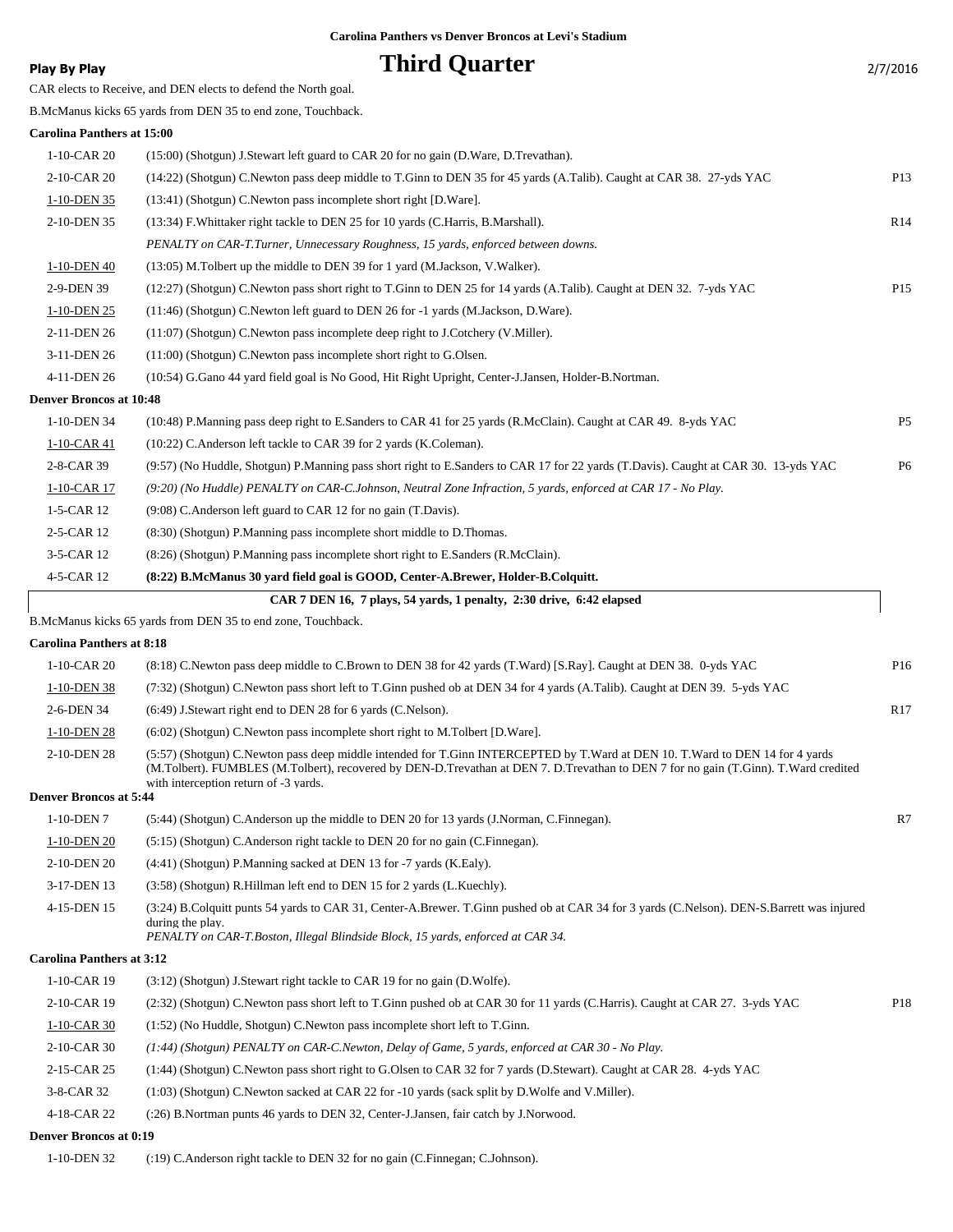|                          |              |                                        |                    |  |  |                     |        | Carolina Panthers vs Denver Broncos at Levi's Stadium |
|--------------------------|--------------|----------------------------------------|--------------------|--|--|---------------------|--------|-------------------------------------------------------|
| <b>END OF OUARTER</b>    |              | Time                                   | <b>First Downs</b> |  |  | <b>Efficiencies</b> |        |                                                       |
|                          | <b>Score</b> | Poss                                   |                    |  |  | $R$ $P$ $X$ $T$     | 3 Down | 4 Down                                                |
| <b>Carolina Panthers</b> |              | 9:39                                   | 2 4 0 6            |  |  |                     | 0/2    | 0/0                                                   |
| <b>Denver Broncos</b>    | 16.          | $5:21 \quad 1 \quad 2 \quad 0 \quad 3$ |                    |  |  |                     | 0/2    | 0/0                                                   |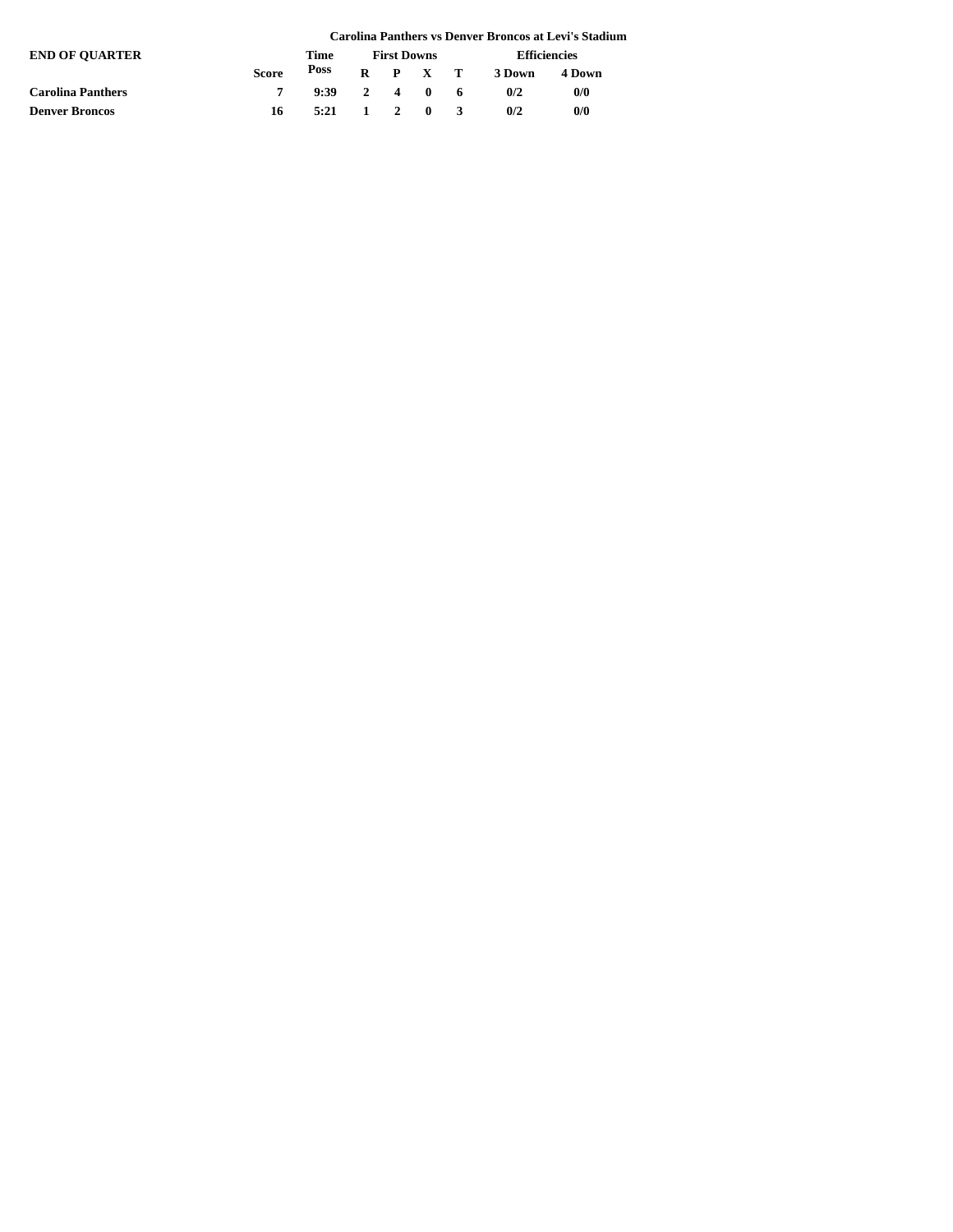| Play By Play                      | <b>Fourth Quarter</b>                                                                                                                                                                                                                                                                                                     | 2/7/2016        |
|-----------------------------------|---------------------------------------------------------------------------------------------------------------------------------------------------------------------------------------------------------------------------------------------------------------------------------------------------------------------------|-----------------|
| Denver Broncos continued.         |                                                                                                                                                                                                                                                                                                                           |                 |
| 2-10-DEN 32                       | (15:00) P.Manning pass short right to E.Sanders to DEN 48 for 16 yards (R.McClain).                                                                                                                                                                                                                                       | P8              |
|                                   | PENALTY on CAR-T.Boston, Unsportsmanlike Conduct, 15 yards, enforced at DEN 48. Caught at DEN 42. 6-yds YAC                                                                                                                                                                                                               | X9              |
| $1-10$ -CAR 37                    | (14:46) P.Manning sacked at CAR 42 for -5 yards (C.Johnson). FUMBLES (C.Johnson), and recovers at CAR 42. P.Manning to CAR 42 for no<br>gain (C.Johnson).                                                                                                                                                                 |                 |
| 2-15-CAR 42                       | (14:07) C.Anderson up the middle to CAR 41 for 1 yard (C.Johnson).                                                                                                                                                                                                                                                        |                 |
| 3-14-CAR 41                       | (13:27) (Shotgun) P.Manning sacked at CAR 48 for -7 yards (K.Ealy). FUMBLES (K.Ealy), RECOVERED by CAR-K.Ealy at 50. K.Ealy to 50<br>for no gain (M.Schofield). K.Ealy credited with 9-yd sack.                                                                                                                           |                 |
| <b>Carolina Panthers at 13:17</b> |                                                                                                                                                                                                                                                                                                                           |                 |
| $1 - 10 - 50$                     | (13:17) (Shotgun) C.Newton pass short right to D.Funchess to DEN 34 for 16 yards (B.Roby). Caught at DEN 37. 3-yd YAC                                                                                                                                                                                                     | P <sub>19</sub> |
| 1-10-DEN 34                       | (12:43) J. Stewart left tackle to DEN 22 for 12 yards (D. Ware; B. Marshall).                                                                                                                                                                                                                                             | R <sub>20</sub> |
| 1-10-DEN 22                       | (12:16) (No Huddle) J.Stewart left guard to DEN 19 for 3 yards (S. Williams).                                                                                                                                                                                                                                             |                 |
| 2-7-DEN 19                        | (11:31) M.Tolbert right guard to DEN 16 for 3 yards (V.Walker, D.Trevathan).                                                                                                                                                                                                                                              |                 |
| 3-4-DEN 16                        | (10:55) (Shotgun) PENALTY on CAR-M.Oher, False Start, 5 yards, enforced at DEN 16 - No Play.                                                                                                                                                                                                                              |                 |
| 3-9-DEN 21                        | (10:31) (Shotgun) C. Newton pass incomplete short left to T. Ginn (B. Roby).                                                                                                                                                                                                                                              |                 |
| 4-9-DEN 21                        | (10:26) G.Gano 39 yard field goal is GOOD, Center-J.Jansen, Holder-B.Nortman.                                                                                                                                                                                                                                             |                 |
|                                   | CAR 10 DEN 16, 6 plays, 29 yards, 2:56 drive, 4:39 elapsed                                                                                                                                                                                                                                                                |                 |
|                                   | G.Gano kicks 65 yards from CAR 35 to DEN 0. A.Caldwell to DEN 24 for 24 yards (F.Whittaker).                                                                                                                                                                                                                              |                 |
|                                   | Denver Broncos at 10:21, (1st play from scrimmage 10:16)                                                                                                                                                                                                                                                                  |                 |
| 1-10-DEN 24                       | (10:16) (Shotgun) P.Manning pass short right to C.Anderson to DEN 26 for 2 yards (C.Johnson). Caught at DEN 25. 1-yd YAC                                                                                                                                                                                                  |                 |
| 2-8-DEN 26                        | (9:39) (No Huddle) C.Anderson right tackle to DEN 28 for 2 yards (S.Lotulelei).                                                                                                                                                                                                                                           |                 |
| 3-6-DEN 28                        | (9:11) (No Huddle, Shotgun) P.Manning pass incomplete short right to D.Thomas (J.Norman).                                                                                                                                                                                                                                 |                 |
| 4-6-DEN 28                        | (9:07) B.Colquitt punts 44 yards to CAR 28, Center-A.Brewer, fair catch by T.Ginn.                                                                                                                                                                                                                                        |                 |
| <b>Carolina Panthers at 9:00</b>  |                                                                                                                                                                                                                                                                                                                           |                 |
| 1-10-CAR 28                       | (9:00) J.Stewart right tackle to CAR 29 for 1 yard (B.Marshall).                                                                                                                                                                                                                                                          |                 |
| 2-9-CAR 29                        | (8:21) (Shotgun) PENALTY on CAR-M.Oher, False Start, 5 yards, enforced at CAR 29 - No Play.                                                                                                                                                                                                                               |                 |
| 2-14-CAR 24                       | (8.00) (Shotgun) C. Newton pass incomplete short left to G. Olsen (S. Williams).                                                                                                                                                                                                                                          |                 |
| 3-14-CAR 24                       | (7:56) (Shotgun) C.Newton pass short left to J.Cotchery pushed ob at CAR 35 for 11 yards (C.Harris). Caught at CAR 31. 4-yds YAC                                                                                                                                                                                          |                 |
| 4-3-CAR 35                        | (7:15) B.Nortman punts 40 yards to DEN 25, Center-J.Jansen, fair catch by J.Norwood.                                                                                                                                                                                                                                      |                 |
| <b>Denver Broncos at 7:07</b>     |                                                                                                                                                                                                                                                                                                                           |                 |
| 1-10-DEN 25                       | (7:07) R.Hillman right tackle to DEN 24 for -1 yards (S.Lotulelei).                                                                                                                                                                                                                                                       |                 |
| 2-11-DEN 24                       | (6:27) C.Anderson left tackle to DEN 26 for 2 yards (S.Lotulelei; R.McClain).                                                                                                                                                                                                                                             |                 |
| 3-9-DEN 26                        | (5:42) (Shotgun) C.Anderson right guard to DEN 28 for 2 yards (L.Kuechly).                                                                                                                                                                                                                                                |                 |
| 4-7-DEN 28                        | (4:59) B.Colquitt punts 48 yards to CAR 24, Center-A.Brewer, out of bounds.                                                                                                                                                                                                                                               |                 |
| <b>Carolina Panthers at 4:51</b>  |                                                                                                                                                                                                                                                                                                                           |                 |
| 1-10-CAR 24                       | (4:51) (Shotgun) M.Tolbert right guard to CAR 25 for 1 yard (D.Trevathan, B.Marshall).                                                                                                                                                                                                                                    |                 |
| 2-9-CAR 25                        | (4:19) (Shotgun) C. Newton pass incomplete short left to D. Funchess.                                                                                                                                                                                                                                                     |                 |
| 3-9-CAR 25                        | (4:16) (Shotgun) C.Newton sacked at CAR 16 for -9 yards (V.Miller). FUMBLES (V.Miller), touched at CAR 18, RECOVERED by DEN-                                                                                                                                                                                              |                 |
|                                   | T. Ward at CAR 9. T. Ward to CAR 4 for 5 yards (M. Remmers). V. Miller credited with 7-yd sack.                                                                                                                                                                                                                           |                 |
| <b>Denver Broncos at 4:04</b>     |                                                                                                                                                                                                                                                                                                                           |                 |
| $1-4-CAR4$                        | (4:04) C.Anderson right tackle to CAR 6 for -2 yards (T.Davis).                                                                                                                                                                                                                                                           |                 |
| 2-6-CAR 6                         | (3:22) C.Anderson right guard to CAR 4 for 2 yards (S.Lotulelei, L.Kuechly).                                                                                                                                                                                                                                              |                 |
|                                   | Timeout #1 by CAR at 03:17.                                                                                                                                                                                                                                                                                               |                 |
| 3-4-CAR 4                         | (3:17) P.Manning pass incomplete short right to D.Thomas.                                                                                                                                                                                                                                                                 |                 |
|                                   | PENALTY on CAR-J.Norman, Defensive Holding, 2 yards, enforced at CAR 4 - No Play.                                                                                                                                                                                                                                         | X10             |
| $1-2-CAR2$                        | (3:13) C.Anderson up the middle for 2 yards, TOUCHDOWN.<br>The Replay Official reviewed the runner broke the plane ruling, and the play was Upheld. The ruling on the field was confirmed.<br>TWO-POINT CONVERSION ATTEMPT. P.Manning pass to B.Fowler is complete. ATTEMPT SUCCEEDS. Play was from Shotgun<br>Formation. | R11             |
|                                   | CAR 10 DEN 24, 3 plays, 4 yards, 1 penalty, 0:56 drive, 11:52 elapsed                                                                                                                                                                                                                                                     |                 |

B.McManus kicks 65 yards from DEN 35 to end zone, Touchback.

#### **Carolina Panthers at 3:08**

| $1-10$ -CAR 20 | (3.08) (Shotgun) C. Newton pass incomplete deep middle to D. Funchess (A. Talib). |
|----------------|-----------------------------------------------------------------------------------|
| 2-10-CAR 20    | $(3:02)$ (Shotgun) C. Newton sacked at CAR 6 for -14 yards (D. Ware).             |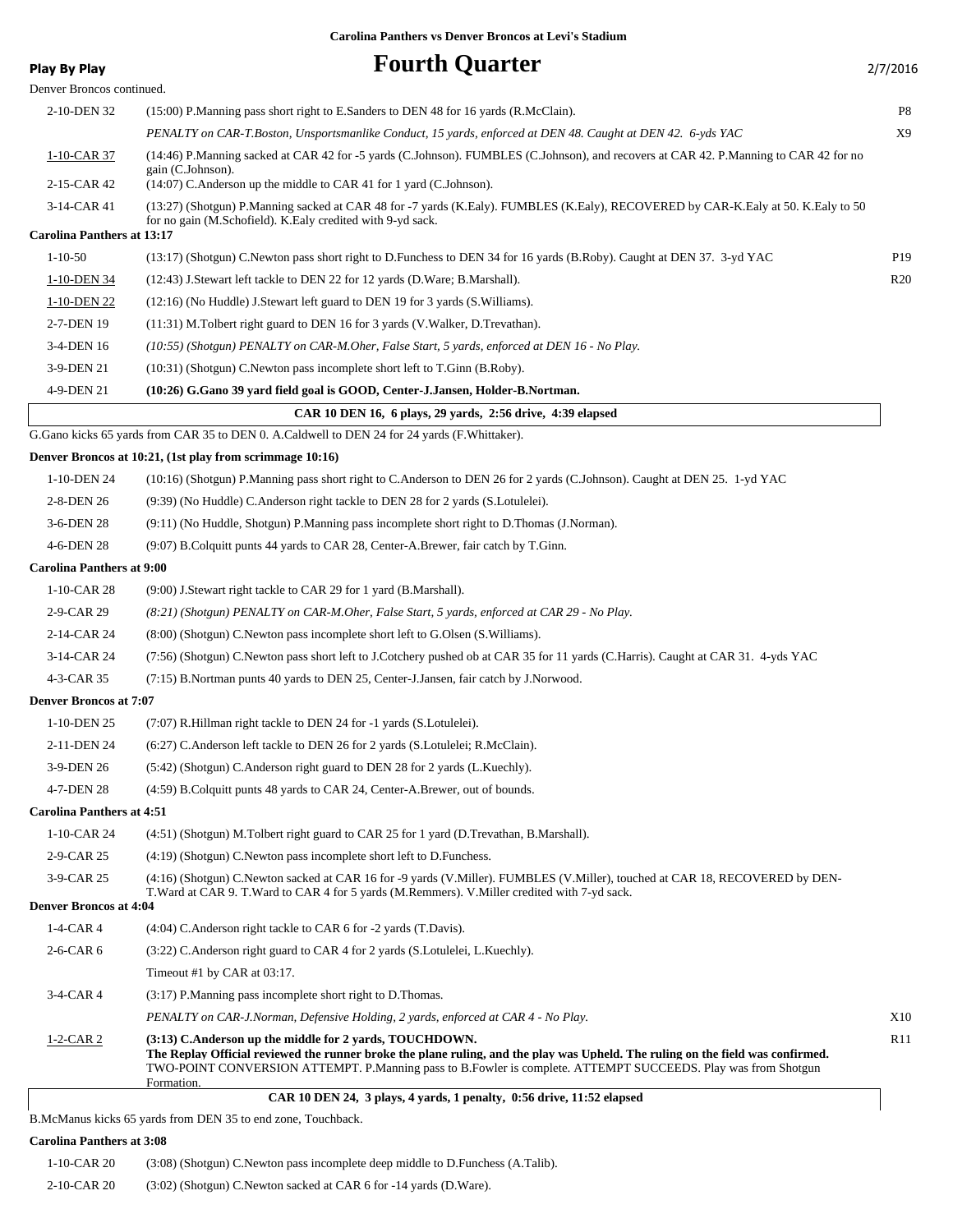|                                  | Carolina Pantners vs Denver Broncos at Levi's Stadium                                                                                                                                                                              |
|----------------------------------|------------------------------------------------------------------------------------------------------------------------------------------------------------------------------------------------------------------------------------|
| $3-24-CAR6$                      | $(2:16)$ (Shotgun) C. Newton pass incomplete short right to D. Funchess [D. Wolfe].                                                                                                                                                |
| $4-24-CAR6$                      | (2:08) B.Nortman punts 57 yards to DEN 37, Center-J.Jansen, downed by CAR-K.Coleman.                                                                                                                                               |
| Two-Minute Warning               |                                                                                                                                                                                                                                    |
| <b>Denver Broncos at 1:57</b>    |                                                                                                                                                                                                                                    |
| 1-10-DEN 37                      | $(1:57)$ C. Anderson left end to DEN 37 for no gain (S. Thompson).                                                                                                                                                                 |
|                                  | Timeout #2 by CAR at 01:51.                                                                                                                                                                                                        |
| 2-10-DEN 37                      | $(1:51)$ C. Anderson right guard to DEN 40 for 3 yards (K. Love; K. Coleman).                                                                                                                                                      |
|                                  | Timeout #3 by CAR at $01:46$ .                                                                                                                                                                                                     |
| 3-7-DEN 40                       | (1:46) C. Anderson up the middle to DEN 45 for 5 yards (L. Kuechly; K. Ealy).                                                                                                                                                      |
|                                  | Timeout #1 by DEN at 01:01.                                                                                                                                                                                                        |
| 4-2-DEN 45                       | $(1:00)$ B. Colquitt punts 28 yards to CAR 27, Center-A. Brewer, out of bounds.                                                                                                                                                    |
| <b>Carolina Panthers at 0:54</b> |                                                                                                                                                                                                                                    |
| 1-10-CAR 27                      | (:54) (Shotgun) C.Newton pass short left to J.Cotchery to CAR 33 for 6 yards. Lateral to F.Whittaker to CAR 41 for 8 yards (J.Bush, T.Ward).<br>P <sub>21</sub><br>Caught at CAR 31. 2-yds YAC by Cotchery; 8-yds YAC by Whittaker |
| $1-10$ -CAR 41                   | $(.25)$ (Shotgun) C. Newton pass incomplete deep left to T. Ginn.                                                                                                                                                                  |
| 2-10-CAR 41                      | (:23) (Shotgun) C.Newton pass short left to F.Whittaker to CAR 47 for 6 yards (D.Trevathan). Caught at CAR 42. 5-yds YAC                                                                                                           |
|                                  | PENALTY on CAR-J. Webb, Unnecessary Roughness, 15 yards, enforced at CAR 47.                                                                                                                                                       |
| END OF OUA DTED.                 | T <sub>ime</sub> First Derma<br><b>Efficianaica</b>                                                                                                                                                                                |

| <b>END OF OUARTER</b>    |       | Time         | <b>First Downs</b> |         | <b>Efficiencies</b> |        |  |  |
|--------------------------|-------|--------------|--------------------|---------|---------------------|--------|--|--|
|                          | Score | Poss         |                    | R P X T | 3 Down              | 4 Down |  |  |
| <b>Carolina Panthers</b> | 10    | 7:41 1 2 0 3 |                    |         | 0/4                 | 0/0    |  |  |
| <b>Denver Broncos</b>    | 24    | 7:19 1 1 2 4 |                    |         | 0/4                 | 0/0    |  |  |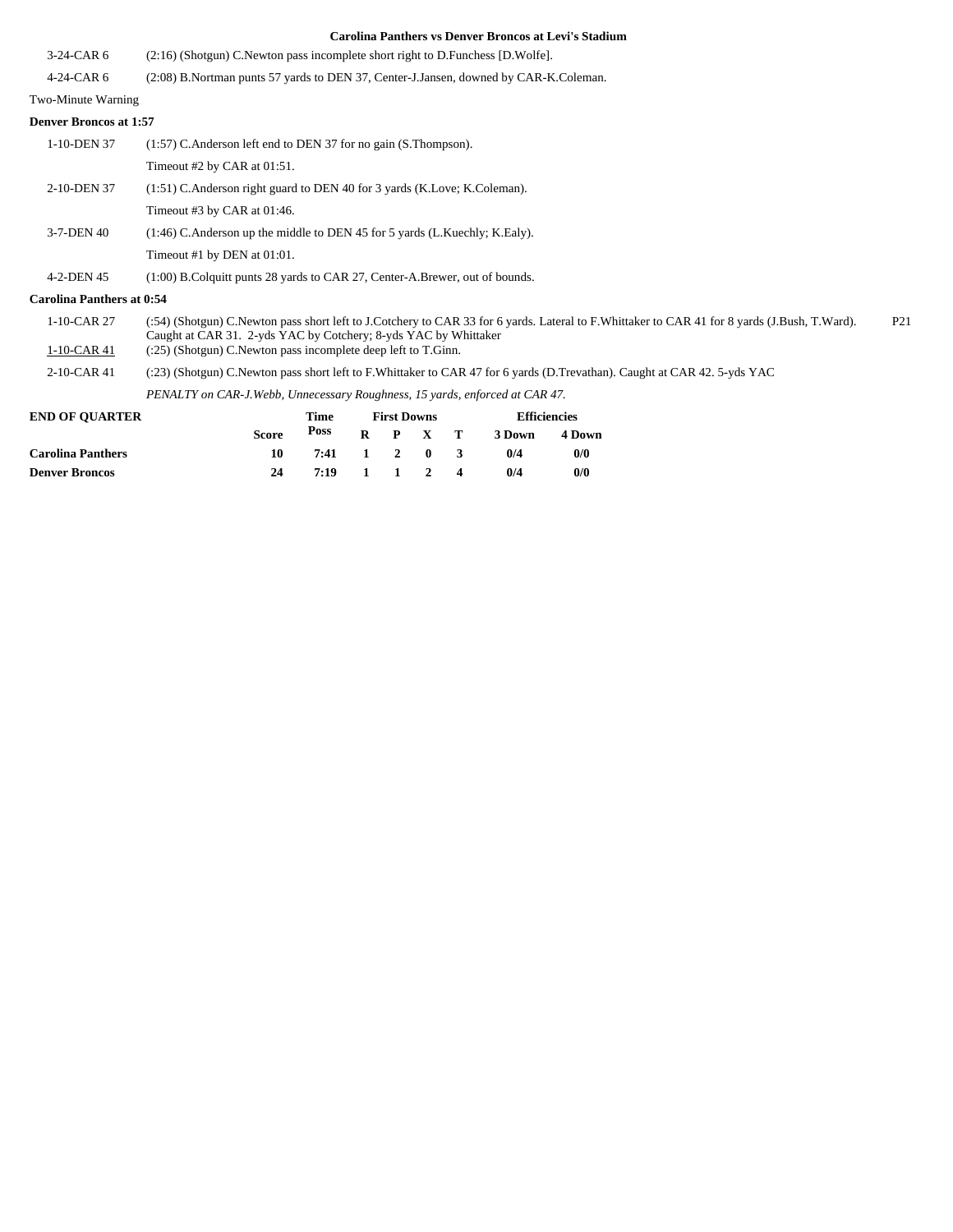### **Miscellaneous Statistics Report**

**Carolina Panthers vs Denver Broncos 2/7/2016 at Levi's Stadium**

### **Ten Longest Plays for Carolina Panthers**

| Yards | 0tr | <b>Play Start</b>                           | <b>Play Description</b>                                                                                                                                                                        |
|-------|-----|---------------------------------------------|------------------------------------------------------------------------------------------------------------------------------------------------------------------------------------------------|
| 45    |     | 3 2-10-CAR 20                               | (14:22) (Shotgun) C.Newton pass deep middle to T.Ginn to DEN 35 for 45 yards (A.Talib). Caught at CAR 38. 27-yds YAC                                                                           |
| 42    |     | 3 1-10-CAR 20                               | (8:18) C.Newton pass deep middle to C.Brown to DEN 38 for 42 yards (T.Ward) [S.Ray]. Caught at DEN 38. 0-yds YAC                                                                               |
| 29    |     | 2 2-10-CAR 20                               | (6:55) (Shotgun) C.Newton left guard to CAR 34 for 14 yards (V.Miller, T.Ward).<br>PENALTY on DEN-M.Jackson, Unnecessary Roughness, 15 yards, enforced at CAR 34.                              |
| 24    |     | 2 3-12-CAR 17                               | (1:22) (Shotgun) C.Newton pass deep middle to D.Funchess to CAR 41 for 24 yards (B.Roby). Caught at CAR 41. 0-yds YAC                                                                          |
| 20    |     | 1 2-10-CAR 27                               | (:44) (Shotgun) C.Newton pass deep right to C.Brown ran ob at CAR 47 for 20 yards. Caught at CAR 47. 0-yds YAC                                                                                 |
| 19    |     | 2 3-1-DEN 34                                | (12:34) C.Newton pass short left to G.Olsen pushed ob at DEN 15 for 19 yards (D.Trevathan). Caught at DEN 34. 19-yds<br>YAC.                                                                   |
| 16    |     | 4 1-10-50                                   | (13:17) (Shotgun) C.Newton pass short right to D.Funchess to DEN 34 for 16 yards (B.Roby). Caught at DEN 37. 3-yd YAC                                                                          |
| 15    |     | 1 1-10-CAR 21                               | (6:21) (Shotgun) F. Whittaker left end pushed ob at CAR 36 for 15 yards (T. Ward).                                                                                                             |
| 14    |     | 2 1-10-DEN 15                               | (11:52) (Shotgun) C.Newton pass short left to C.Brown to DEN 2 for 13 yards (A.Talib). Caught at DEN 11. 9-yds YAC<br>PENALTY on DEN-A.Talib, Face Mask (15 Yards), 1 yard, enforced at DEN 2. |
| 14    |     | 3 2-9-DEN 39                                | (12:27) (Shotgun) C.Newton pass short right to T.Ginn to DEN 25 for 14 yards (A.Talib). Caught at DEN 32. 7-yds YAC                                                                            |
|       |     | <b>Ten Longest Plays for Denver Broncos</b> |                                                                                                                                                                                                |
| Yards | 0tr | <b>Play Start</b>                           | <b>Play Description</b>                                                                                                                                                                        |
| 34    |     | 2 2-10-DEN 40                               | (6:28) C.Anderson right guard pushed ob at CAR 26 for 34 yards (C.Finnegan).                                                                                                                   |
| 31    |     | 4 2-10-DEN 32                               | (15:00) P. Manning pass short right to E. Sanders to DEN 48 for 16 yards (R. McClain).                                                                                                         |
| 25    |     | 3 1-10-DEN 34                               | (10:48) P.Manning pass deep right to E.Sanders to CAR 41 for 25 yards (R.McClain). Caught at CAR 49. 8-yds YAC                                                                                 |

| 22 | 3-4-DEN 44     | (13:46) (Shotgun) P.Manning pass deep right to A.Caldwell to CAR 34 for 22 yards (T.Boston). Caught at CAR 36. 2-yds YAC   |
|----|----------------|----------------------------------------------------------------------------------------------------------------------------|
| 22 | 3 2-8-CAR 39   | (9:57) (No Huddle, Shotgun) P.Manning pass short right to E.Sanders to CAR 17 for 22 yards (T.Davis). Caught at CAR 30.    |
| 18 | 1 1-10-DEN 20  | (14:56) P.Manning pass short middle to O.Daniels to DEN 38 for 18 yards (R.Harper, K.Coleman) [J.Allen]. Caught at DEN 30. |
| 13 | 3 1-10-DEN 7   | (5:44) (Shotgun) C.Anderson up the middle to DEN 20 for 13 yards (J.Norman, C.Finnegan).                                   |
| 12 | 1 2-2-CAR 26   | (12:47) C.Anderson left tackle to CAR 14 for 12 yards (S.Thompson, J.Norman).                                              |
|    | $\blacksquare$ | $(10.22)$ C Anderson un the middle to CAD 36 few 0 youds (LKusakhu D Haven)                                                |

8 1 1-10-CAR 34 (13:22) C.Anderson up the middle to CAR 26 for 8 yards (L.Kuechly; R.Harper).

8 2 1-10-DEN 20 (3:17) (Shotgun) P.Manning pass short left to D.Thomas to DEN 28 for 8 yards (K.Coleman; S.Thompson). Caught at DEN

|                               | <b>Touchdown Scoring Information</b> |     | <b>Offense</b> |                 | <b>Defense</b> | <b>Special Teams</b>     |              |                  |            |    |           |             |     |              |               |
|-------------------------------|--------------------------------------|-----|----------------|-----------------|----------------|--------------------------|--------------|------------------|------------|----|-----------|-------------|-----|--------------|---------------|
| <b>VISITOR</b>                | Carolina Panthers                    |     |                |                 |                |                          |              | 0                |            | 0  |           |             |     |              |               |
| <b>HOME</b><br>Denver Broncos |                                      |     |                |                 |                |                          |              |                  |            | 0  |           |             |     |              |               |
|                               | <b>Player Scoring Information</b>    |     |                |                 |                |                          |              |                  |            |    |           |             |     |              |               |
|                               | Club Player                          | TD. | Rush<br>TD     | Rec KO TD<br>TD |                | <b>Punt Int TD</b><br>TD |              | <b>Fum</b><br>TD | Misc<br>TD | FG | <b>XP</b> | 2Pt<br>Rush | Rec | 2Pt Sfty     | <b>Points</b> |
| <b>CAR</b>                    | J.Stewart                            | 0   |                | 0               | 0              | 0                        | 0            | 0                | 0          | 0  | 0         | 0           | 0   | $\mathbf{0}$ | 6             |
| <b>CAR</b>                    | G.Gano                               | 0   | 0              | 0               | $\mathbf{0}$   | 0                        | $\mathbf{0}$ | 0                | 0          |    |           | 0           | 0   | 0            | 4             |
| DEN                           | <b>B.McManus</b>                     | 0   | 0              | 0               | 0              | 0                        | $\mathbf{0}$ | 0                | 0          | 3  |           | 0           | 0   | 0            | 10            |
| DEN                           | C.Anderson                           | 0   |                | $\mathbf{0}$    | 0              | 0                        | $\mathbf{0}$ | 0                | 0          | 0  | 0         | 0           | 0   | 0            | 6             |
| DEN                           | <b>B.Fowler</b>                      | 0   | 0              | 0               | 0              | 0                        | 0            | 0                | 0          | 0  | 0         | 0           |     | 0            | 2             |

| <b>Possession Detail</b>    | <b>First Half</b> |       | <b>Second Half</b> |       | Game           |       |  |  |
|-----------------------------|-------------------|-------|--------------------|-------|----------------|-------|--|--|
|                             | <b>Visitor</b>    | Home  | <b>Visitor</b>     | Home  | <b>Visitor</b> | Home  |  |  |
| Largest Lead                | 0                 | 10    | 0                  | 14    | 0              | 14    |  |  |
| Drives Leading              | 0                 | 6     | 0                  |       | 0              | 13    |  |  |
| Time of Possession Leading  | 0:00              | 10:16 | 0:00               | 12:40 | 0:00           | 22:56 |  |  |
| Largest Deficit             | $-10$             | 0     | $-14$              | 0     | $-14$          | 0     |  |  |
| Drives Trailing             | 8                 | 0     | 8                  | 0     | 16             | 0     |  |  |
| Time of Possession Trailing | 15:27             | 0:00  | 17:20              | 0:00  | 32:47          | 0:00  |  |  |
| Times Score Tied Up         |                   | 0     |                    | 0     |                | 0     |  |  |
| Lead Changes                |                   |       |                    | 0     |                |       |  |  |